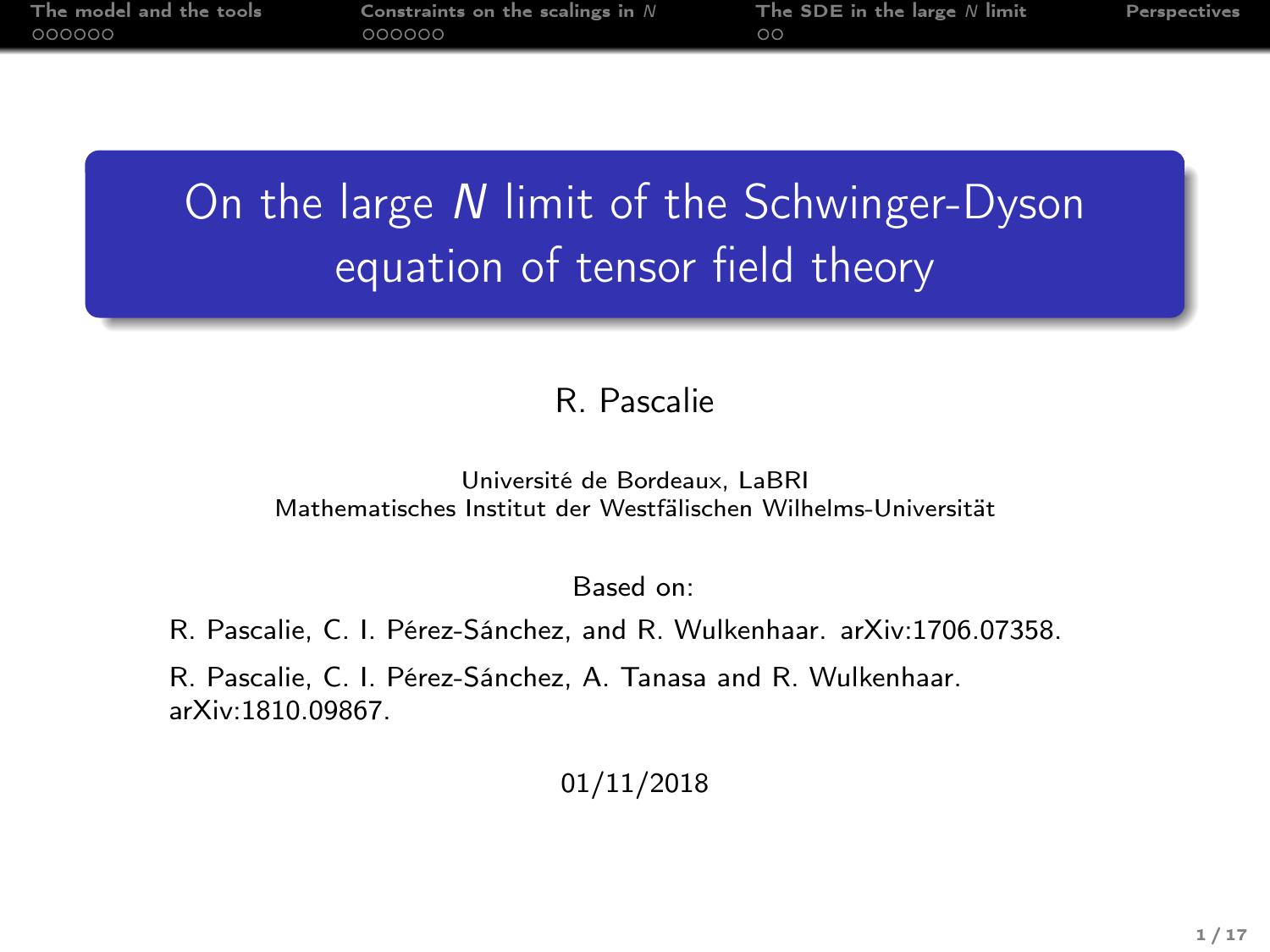| The model and the tools | Constraints on the scalings in $N$ | The SDE in the large $N$ limit | Perspectives |
|-------------------------|------------------------------------|--------------------------------|--------------|
| 000000                  | 000000                             | $\circ$                        |              |
| Outline                 |                                    |                                |              |

#### <sup>1</sup> [The model and the tools](#page-2-0)

- **a** [The model](#page-2-0)
- [Boundary graph expansion of the free energy](#page-3-0)
- [Ward-Takahashi Identity](#page-6-0)

#### <sup>2</sup> [Constraints on the scalings in](#page-8-0) N

- [2-point function](#page-8-0)
- 2k[-point function with connected boundary graph](#page-14-0)
- [4-point function with disconnected boundary graph](#page-20-0)

## <sup>3</sup> [The SDE in the large](#page-24-0) N limit

- [The conjecture](#page-24-0)
- [2- and 4-point functions](#page-25-0)

## **[Perspectives](#page-26-0)**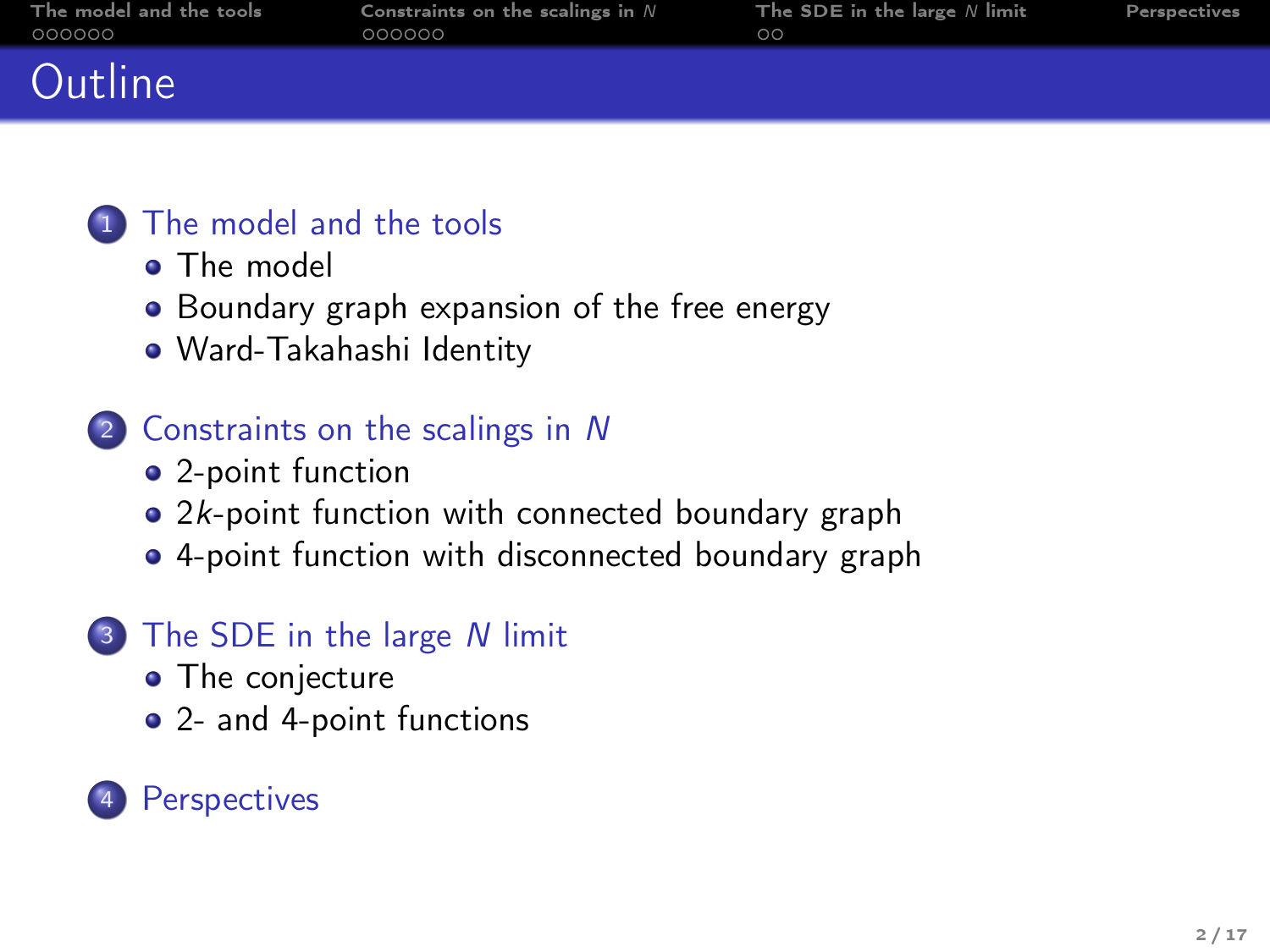<span id="page-2-0"></span>

| The model and the tools | Constraints on the scalings in $N$ | The SDE in the large $N$ limit | Perspectives |
|-------------------------|------------------------------------|--------------------------------|--------------|
| 000000                  | nnnnnn                             | ററ                             |              |
| The model               |                                    |                                |              |

Complex rank-3 bosonic tensor field theory:  $\mathrm{U}(N)^3$ -invariant "pillow" interactions

$$
\mathcal{S}[\varphi,\bar{\varphi}] = \mathcal{S}_0[\varphi,\bar{\varphi}] + \mathcal{S}_{int}[\varphi,\bar{\varphi}]
$$
\n
$$
= \sum_{\mathbf{x}} \bar{\varphi}^{\mathbf{x}} |\mathbf{x}|^2 \varphi^{\mathbf{x}} + \lambda \sum_{c=1}^3 \sum_{\mathbf{a},\mathbf{b}} \bar{\varphi}^{\mathbf{a}} \varphi^{\mathbf{b}_{\bar{c}}a_c} \bar{\varphi}^{\mathbf{a}_{\bar{c}}b_c} \varphi^{\mathbf{a}},
$$
\n(1)

with  $\mathbf{x} = (x_1, x_2, x_3) \in \{\frac{1}{N}, \frac{2}{N}, \dots, 1\}^3$ ,  $|\mathbf{x}|^2 = x_1^2 + x_2^2 + x_3^2$ ,  $\lambda = N^{\delta} \tilde{\lambda}$ ,  $a_{\hat{c}}b_{c} = (a_1, \ldots, a_{c-1}, b_c, a_{c+1}, \ldots, a_D)$  for D-tuple.

The kinetic term represents the discrete Laplacian in the Fourier transformed space of the tensor index space.

The generating functional of the model writes:

$$
Z[J,\bar{J}] = \int \mathcal{D}\varphi \mathcal{D}\bar{\varphi} \exp\left(-N^{\gamma}\mathcal{S}[\varphi,\bar{\varphi}] + N^{\beta} \sum_{\mathbf{x}} (\bar{J}_{\mathbf{x}}\varphi^{\mathbf{x}} + J_{\mathbf{x}}\bar{\varphi}^{\mathbf{x}})\right).
$$
 (2)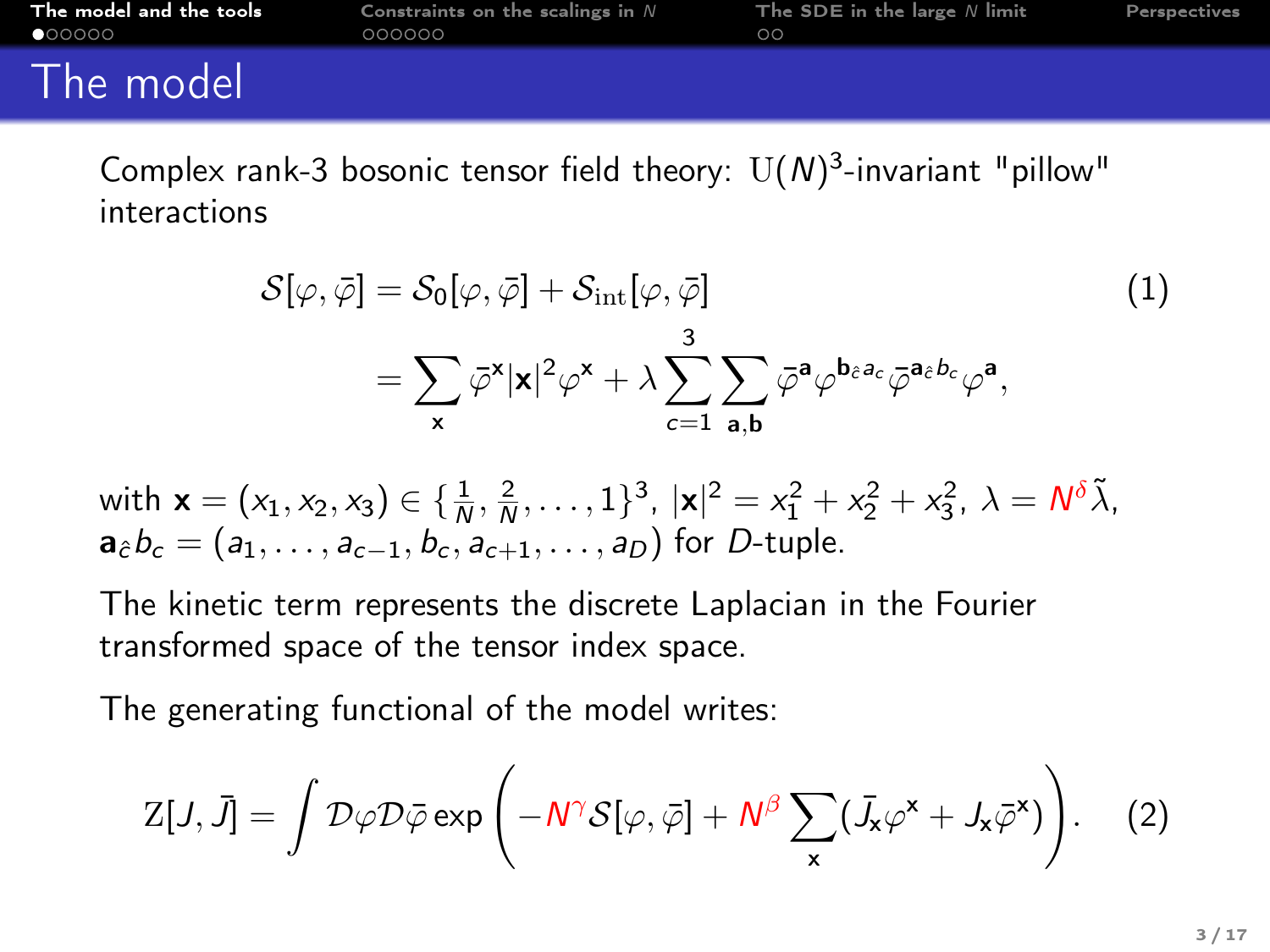<span id="page-3-0"></span>

| The model and the tools | Constraints on the scalings in $N$ | The SDE in the large $N$ limit | Perspectives |
|-------------------------|------------------------------------|--------------------------------|--------------|
| 000000                  | 000000                             | ററ                             |              |
| Boundary graph          |                                    |                                |              |



Figure: Two connected Feynman graphs and the associated boundary graphs. In the figure a) the boundary graph  $V_1$  is connected and  $\mathbb{J}(V_1)(\mathsf{x},\mathsf{y})=\mathsf{J}_{\mathsf{x}}\mathsf{J}_{\mathsf{y}}\bar{\mathsf{J}}_{\mathsf{x}_1\mathsf{y}_2\mathsf{y}_3}\bar{\mathsf{J}}_{\mathsf{y}_1\mathsf{x}_2\mathsf{x}_3}$  . In fig. b) the boundary graph  $\mathrm{m}|\mathrm{m}$  is disconnected and  $\mathbb{J}(m|m)(x, y) = J_x J_y \overline{J}_x \overline{J}_y$ .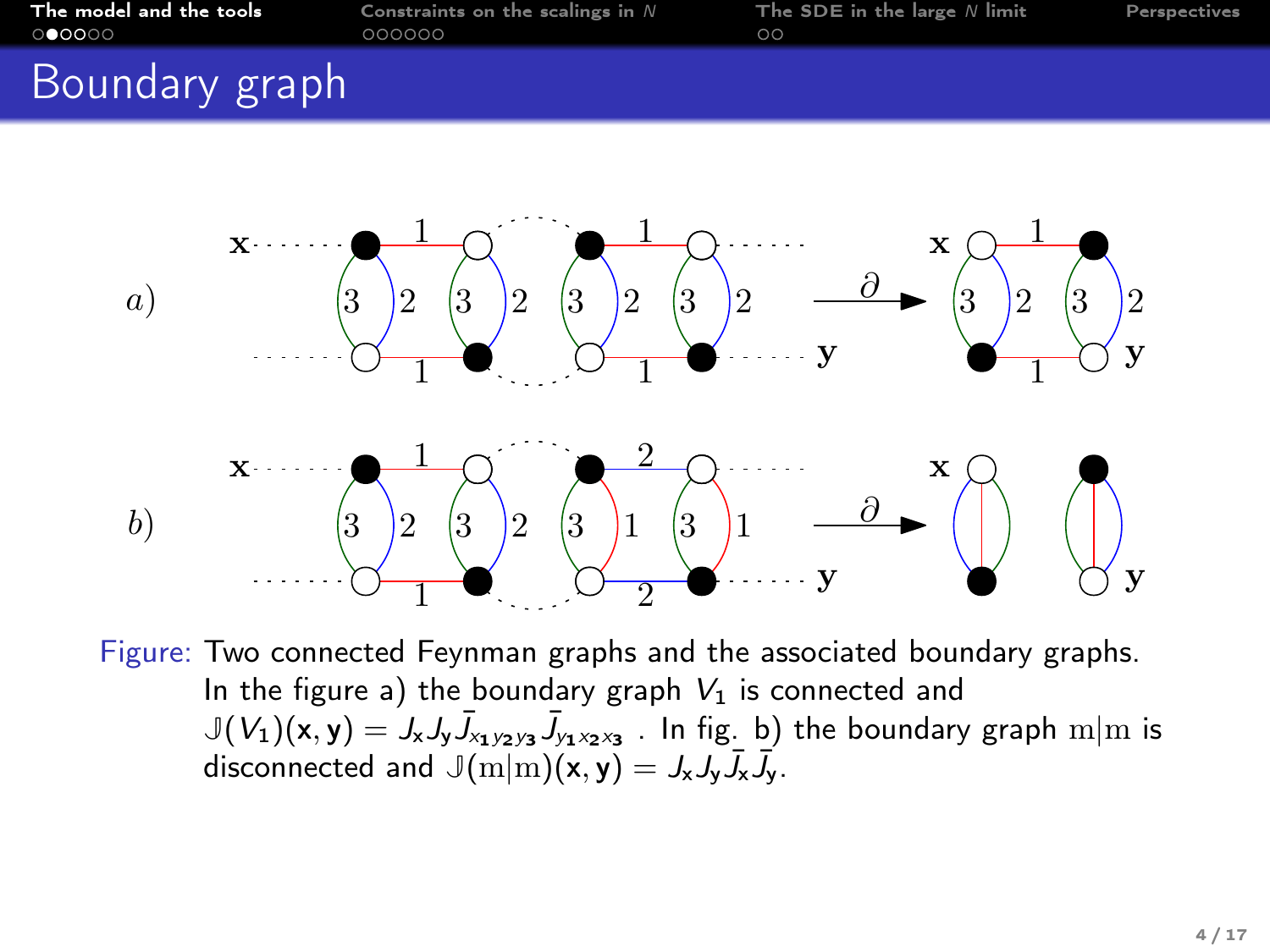| The model and the tools              | Constraints on the scalings in $N$ | The SDE in the large $N$ limit | Perspectives |
|--------------------------------------|------------------------------------|--------------------------------|--------------|
| $\circ\bullet\bullet\circ\circ\circ$ | 000000                             | ററ                             |              |
| Free energy                          |                                    |                                |              |

The free energy is written as an expansion over boundary graphs:

$$
W[J, \bar{J}] = \sum_{k=1}^{\infty} \sum_{\substack{\mathcal{B} \in \partial_{\mathcal{S}_{int}} \\ V(\mathcal{B}) = 2k}} \sum_{\mathbf{X}} \frac{N^{\alpha(\mathcal{B})}}{|\mathrm{Aut}(\mathcal{B})|} G_{\mathcal{B}}^{(2k)}(\mathbf{X}) \cdot \mathbb{J}(\mathcal{B})(\mathbf{X}), \tag{3}
$$

where  $\partial_{S_{i+1}}$  is the set of boundary graphs,  $V(\mathcal{B})$  is the number of vertices of  $\beta$ ,  $Aut(\beta)$  is the symmetry group of the graph  $\beta$ ,  $\mathsf{X}=(\mathsf{x}^1,\ldots,\mathsf{x}^k) \in \{\frac{1}{N},\frac{2}{N},\ldots,1\}^{3k}$ , and  $\mathbb{J}(\mathcal{B})(\mathsf{X})= \mathcal{J}_{\mathsf{x}^1}\ldots \mathcal{J}_{\mathsf{x}^k}\bar{\mathcal{J}}_{\mathsf{p}^1}\ldots \bar{\mathcal{J}}_{\mathsf{p}^k}.$ Where  $\mathbf{p}^i = \mathbf{p}^i(\mathsf{X}) \in \{\frac{1}{N}, \frac{2}{N}, \dots, 1\}^3$  is a momentum triplet determined by the boundary graph  $B$ .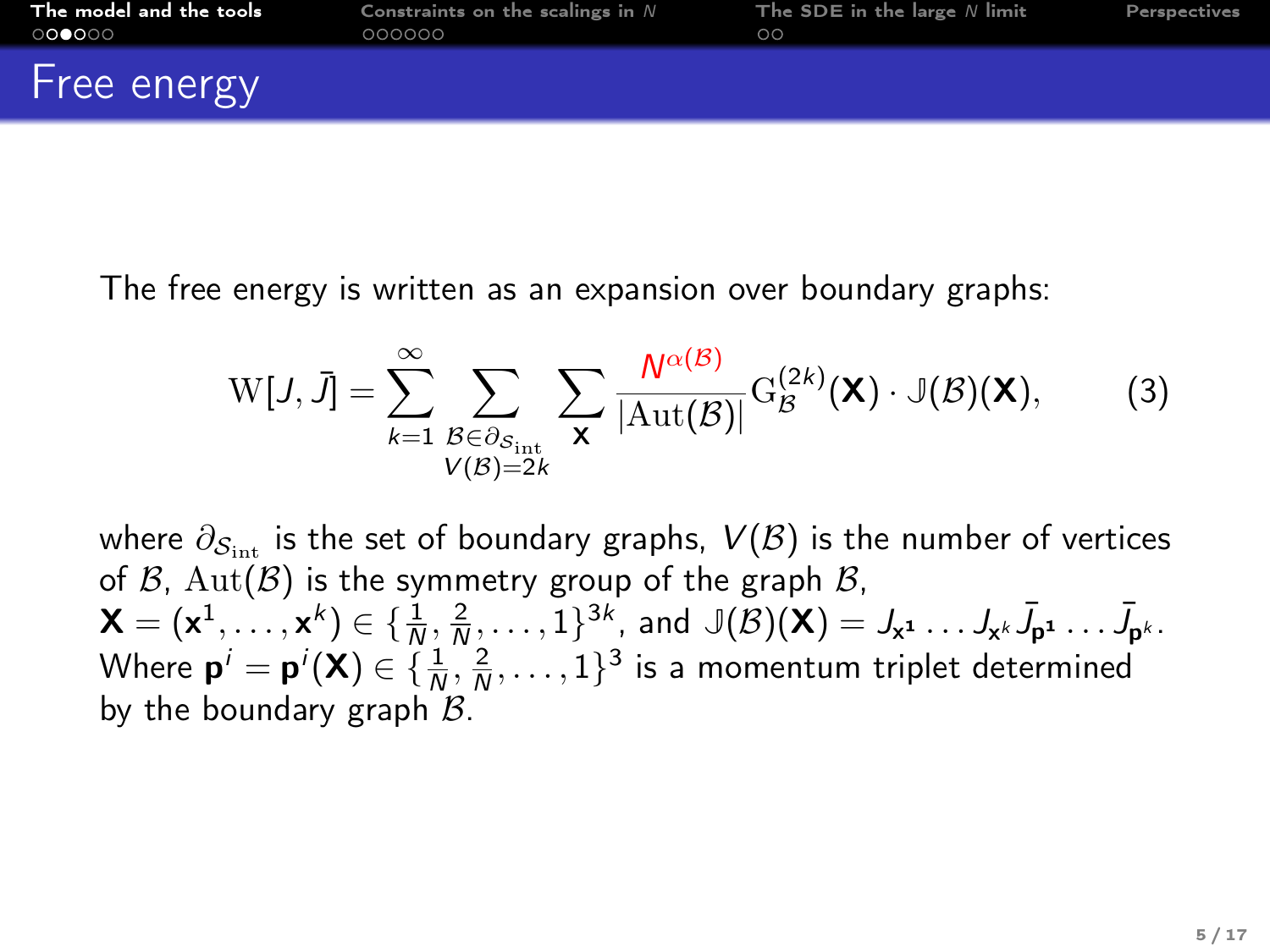| The model and the tools | Constraints on the scalings in $N$ | The SDE in the large $N$ limit | Perspectives |
|-------------------------|------------------------------------|--------------------------------|--------------|
| 000000                  | 000000                             | ററ                             |              |
| Green functions         |                                    |                                |              |

A 2k-point function with a boundary graph  $\beta$  is taken to be

$$
G_{\mathcal{B}}^{(2k)}(\mathbf{X}) = \frac{N^{-\alpha(\mathcal{B})}}{Z_0} \prod_{i=1}^{k} \left( \frac{\delta}{\delta J_{\mathbf{p}^i}} \frac{\delta}{\delta J_{\mathbf{x}^i}} \right) W[J, \bar{J}] \Big|_{J=\bar{J}=0}, \quad (4)
$$

where for all  $c \in \{1,2,3\}$  and  $(i,j) \in \{1,\ldots,k\}^2$ ,  $x_c^i \neq x_c^j$ .

The coefficient  $\alpha(\mathcal{B})$  does not depend on the choice of colouring. For example, for the three pillow graphs  $\alpha(V_1) = \alpha(V_2) = \alpha(V_3)$ .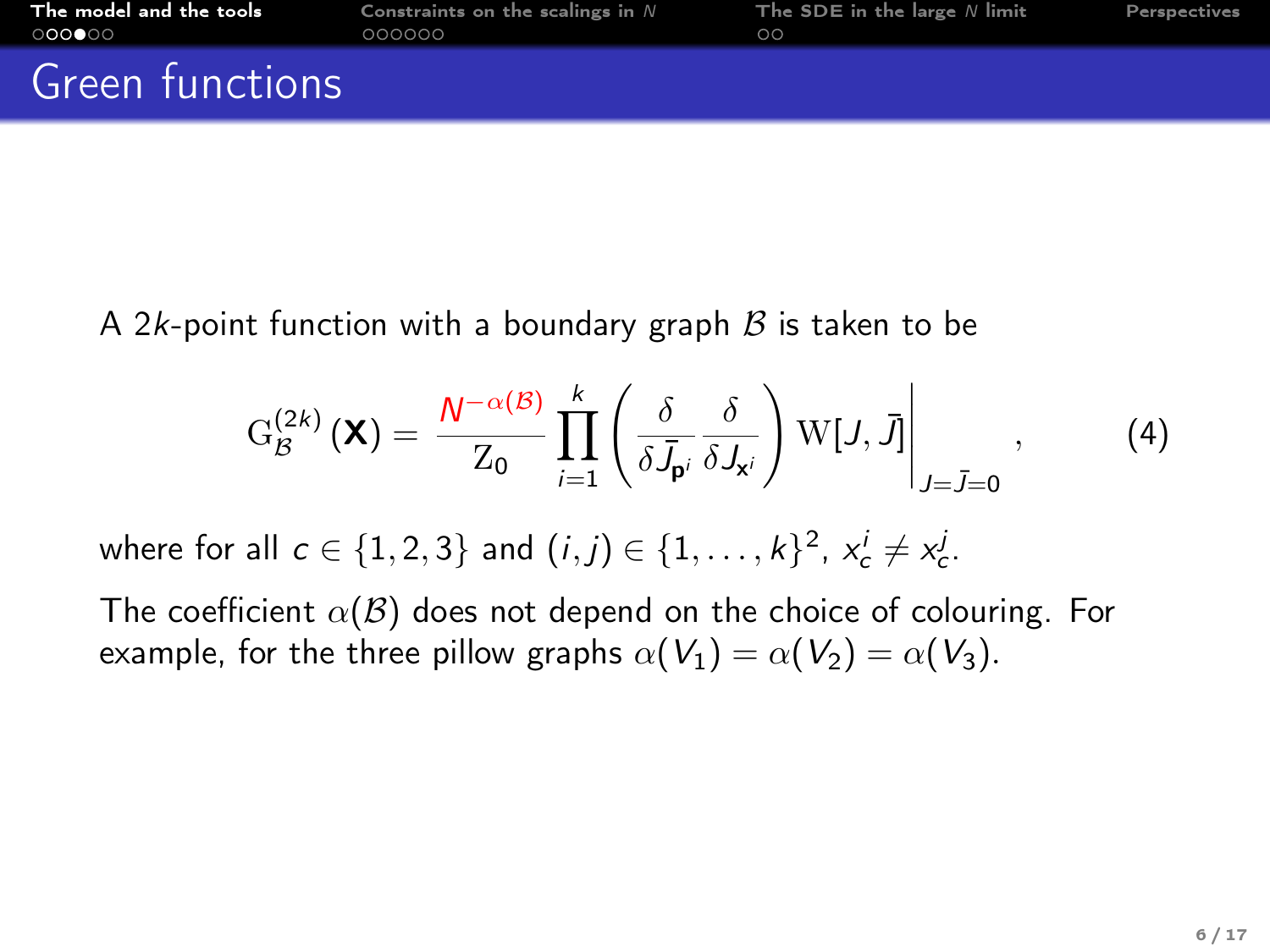<span id="page-6-0"></span>

| The model and the tools | Constraints on the scalings in $N$ | The SDE in the large $N$ limit | Perspectives |
|-------------------------|------------------------------------|--------------------------------|--------------|
| $0000$ 00               | 000000                             | ററ                             |              |
| Ward-Takahashi Identity |                                    |                                |              |

The WTI for rank-D tensor field theory writes:

$$
\sum_{\mathbf{q}_{\hat{s}}} \frac{\delta Z[J,\bar{J}]}{\delta J_{\mathbf{q}_{\hat{s}}m_{a}} \delta \bar{J}_{\mathbf{q}_{\hat{s}}n_{a}}} - \delta_{m_{a}n_{a}} Y^{(a)}_{m_{a}}[J,\bar{J}] \cdot Z[J,\bar{J}]
$$
  
= 
$$
\frac{N^{3\beta - 2\gamma}}{m_{a}^{2} - n_{a}^{2}} \sum_{\mathbf{q}_{\hat{s}}} \left( \bar{J}_{\mathbf{q}_{\hat{s}}m_{a}} \frac{\delta}{\delta \bar{J}_{\mathbf{q}_{\hat{s}}n_{a}}} - J_{\mathbf{q}_{\hat{s}}n_{a}} \frac{\delta}{\delta J_{\mathbf{q}_{\hat{s}}m_{a}}} \right) Z[J,\bar{J}],
$$
(5)

where  $\mathbf{q}_{\hat{a}} = (q_1, \ldots, q_{a-1}, q_{a+1}, \ldots, q_D)$ . The Y-term above is a functional given by

$$
Y_{m_s}^{(a)}[J, \bar{J}] = \delta_{m_s n_s} \sum_{q_s} \frac{\delta^2 W[J, \bar{J}]}{\delta J_{q_1 \dots q_{s-1} m_s q_{s+1} \dots q_D} \delta \bar{J}_{q_1 \dots q_{s-1} n_s q_{s+1} \dots q_D}}
$$
  
= 
$$
\sum_{\mathcal{B} \in \partial S_{\text{int}}} \sum_{\mathbf{x}} f_a(\mathbf{X}; m_s; \mathcal{B}) \cdot \mathbb{J}(\mathcal{B})(\mathbf{X}),
$$
 (6)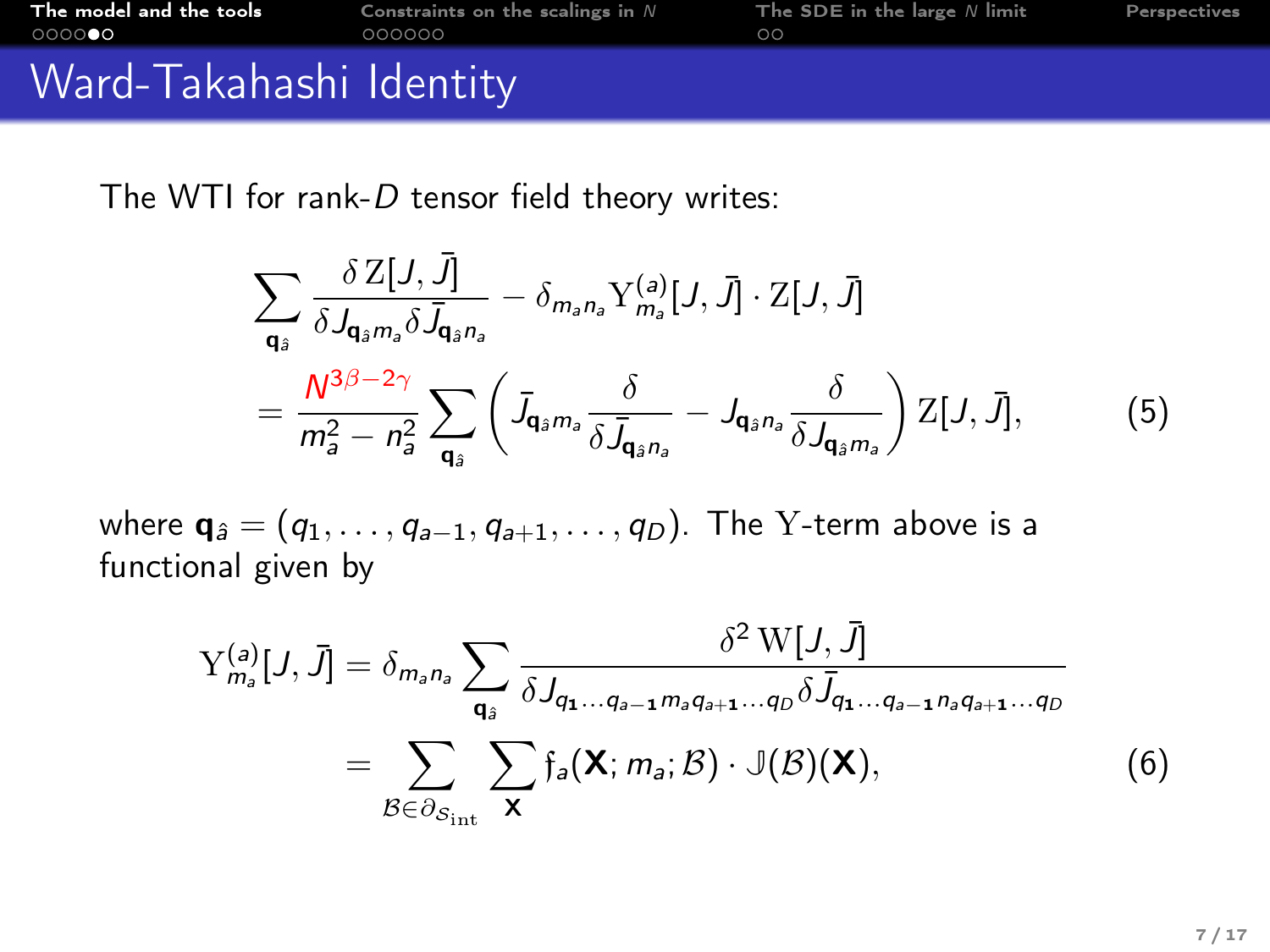| The model and the tools<br>000000 | Constraints on the scalings in $N$<br>000000 | The SDE in the large $N$ limit<br>$\circ$ | Perspectives |
|-----------------------------------|----------------------------------------------|-------------------------------------------|--------------|
| $Y$ -term                         |                                              |                                           |              |
|                                   |                                              | റ<br>$ 2,3\>$                             |              |

Figure: Contributions to the term  $f_1(x; m_1; m)$  in the boundary graph expansion of  $\operatorname{Y}^{(1)}_{m_{\mathbf{1}}}[J,\bar{J}].$ 

$$
\mathfrak{f}_1(\mathbf{x}; m_1; m) = G_1^{(4)}(\mathbf{x}, m_1, x_2, x_3) + \sum_{q_3} G_2^{(4)}(\mathbf{x}; m_1, x_2, q_3) + \sum_{q_2} G_3^{(4)}(\mathbf{x}; m_1, q_2, x_3) + \sum_{q_2, q_3} G_{m|m}^{(4)}(\mathbf{x}, m_1, q_2, q_3).
$$
 (7)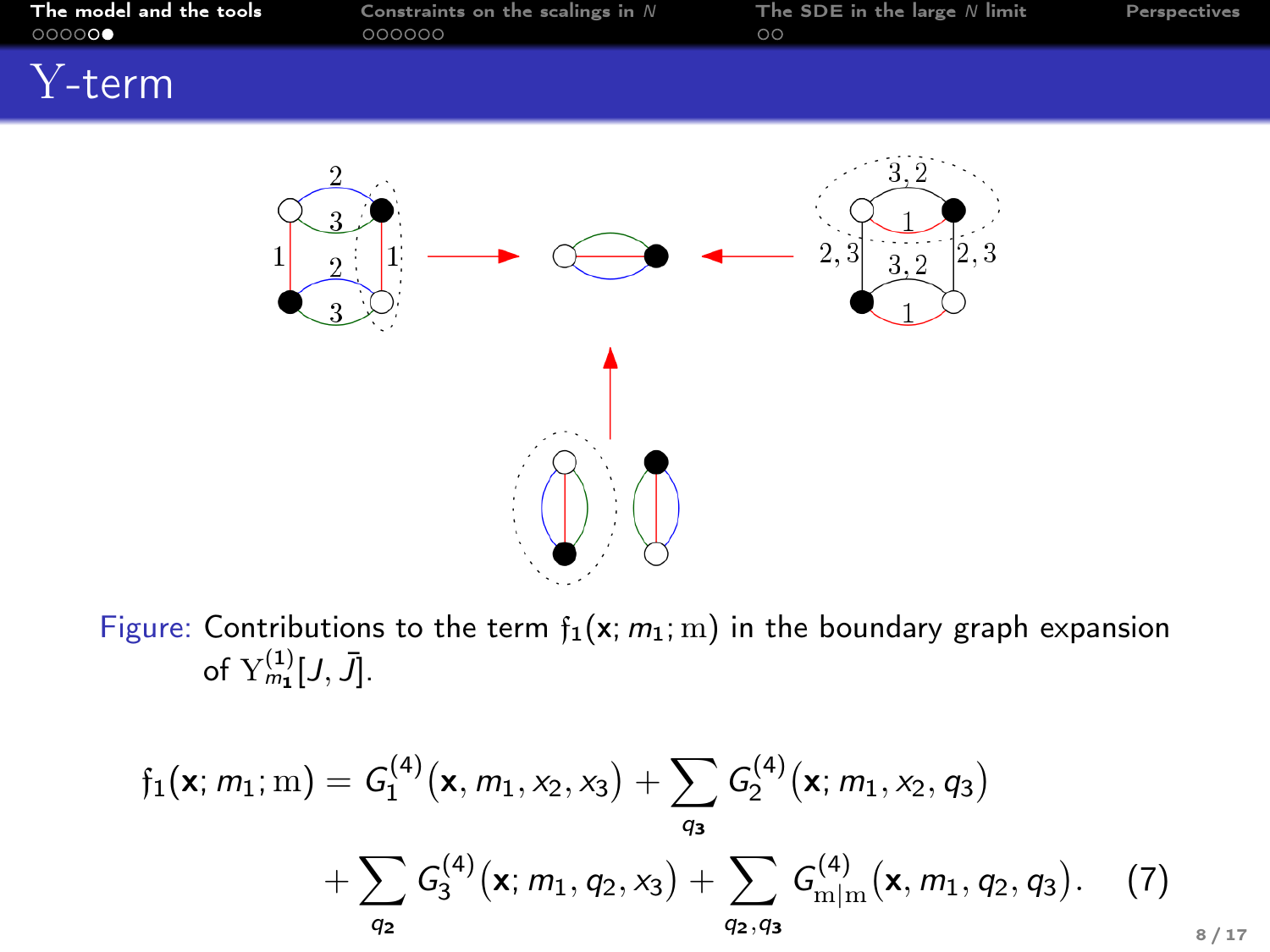<span id="page-8-0"></span>

| The model and the tools   | Constraints on the scalings in $N$ | The SDE in the large $N$ limit | Perspectives |
|---------------------------|------------------------------------|--------------------------------|--------------|
| 000000                    | $\bullet$ 00000                    | $\circ$                        |              |
| Constraining the scalings |                                    |                                |              |

Aim: get from the SDE, a set of inequalities between the scaling coefficients  $\alpha$ ,  $\beta$ ,  $\gamma$  and  $\delta$ , such that:

- there is no divergent terms
- $\frac{1}{N}\sum\rightarrow\int$
- the higher point functions are decoupled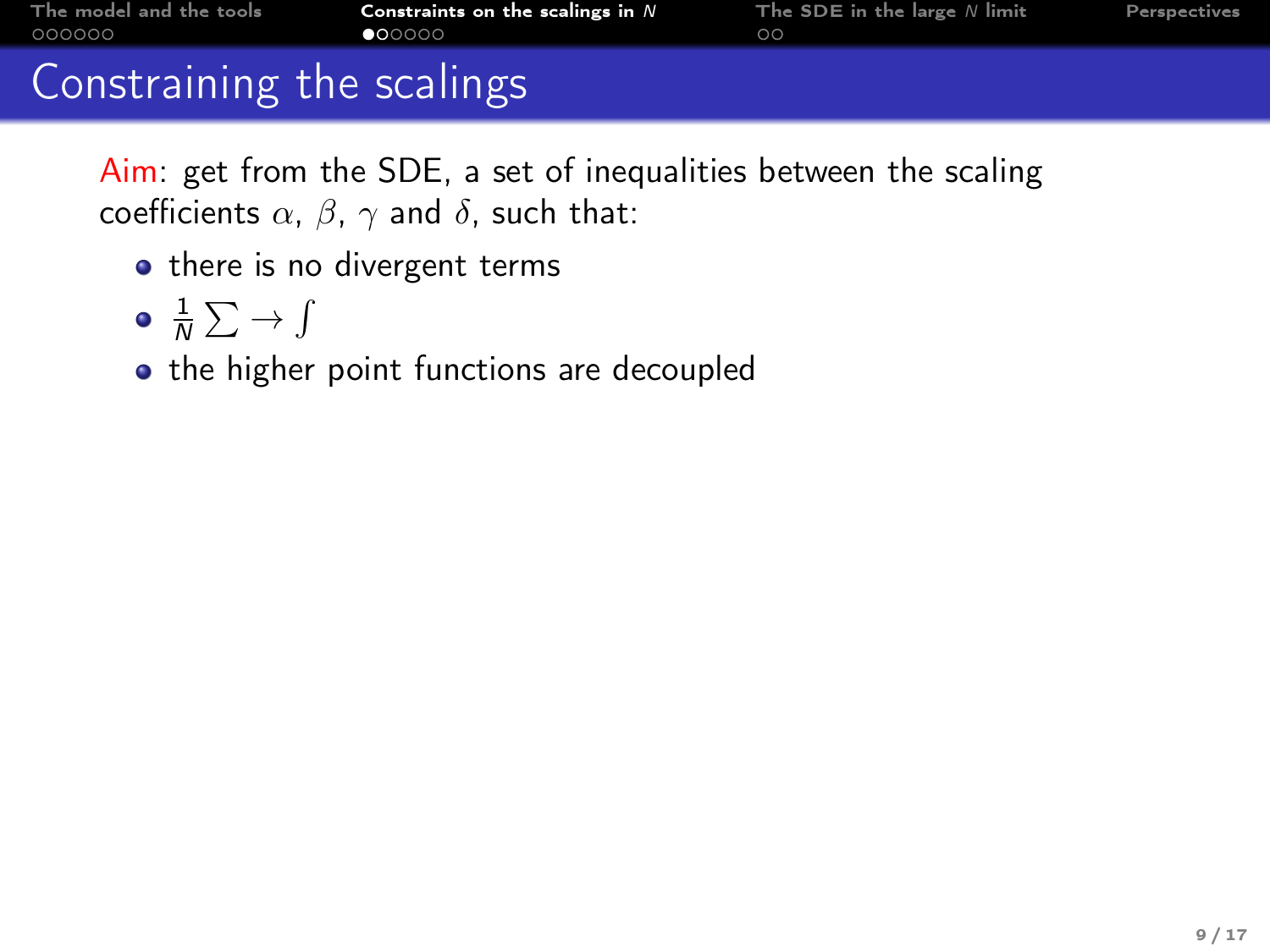| The model and the tools   | Constraints on the scalings in $N$ | The SDE in the large $N$ limit | Perspectives |
|---------------------------|------------------------------------|--------------------------------|--------------|
| 000000                    | 000000                             | ററ                             |              |
| Constraining the scalings |                                    |                                |              |

Aim: get from the SDE, a set of inequalities between the scaling coefficients  $\alpha$ ,  $\beta$ ,  $\gamma$  and  $\delta$ , such that:

- there is no divergent terms
- $\frac{1}{N}\sum\rightarrow\int$
- the higher point functions are decoupled

The 2-point function explicitly writes

$$
G^{(2)}(\mathbf{x}) = \frac{N^{-\alpha}}{Z_0} \frac{\delta^2 Z[J, \bar{J}]}{\delta \bar{J}_x \delta J_x} \Big|_{J=\bar{J}=0}
$$
(8)  
= 
$$
\frac{N^{2\beta-\gamma-\alpha}}{|\mathbf{x}|^2} - \frac{N^{2\beta-\gamma-\alpha}}{Z_0} \frac{N^{\gamma}}{|\mathbf{x}|^2} \left( \bar{\varphi}^{\mathbf{x}} \frac{\partial S_{\rm int}}{\partial \bar{\varphi}^{\mathbf{x}}} \right) \left[ \frac{1}{N^{2\beta-\gamma}} \frac{\delta}{\delta J}, \frac{1}{N^{2\beta-\gamma}} \frac{\delta}{\delta \bar{J}} \right] Z[J, \bar{J}] \Big|_{J, \bar{J}=0}
$$

In order for the free propagator to be dominant in the large  $N$  limit, one has:

$$
\alpha = 2\beta - \gamma. \tag{9}
$$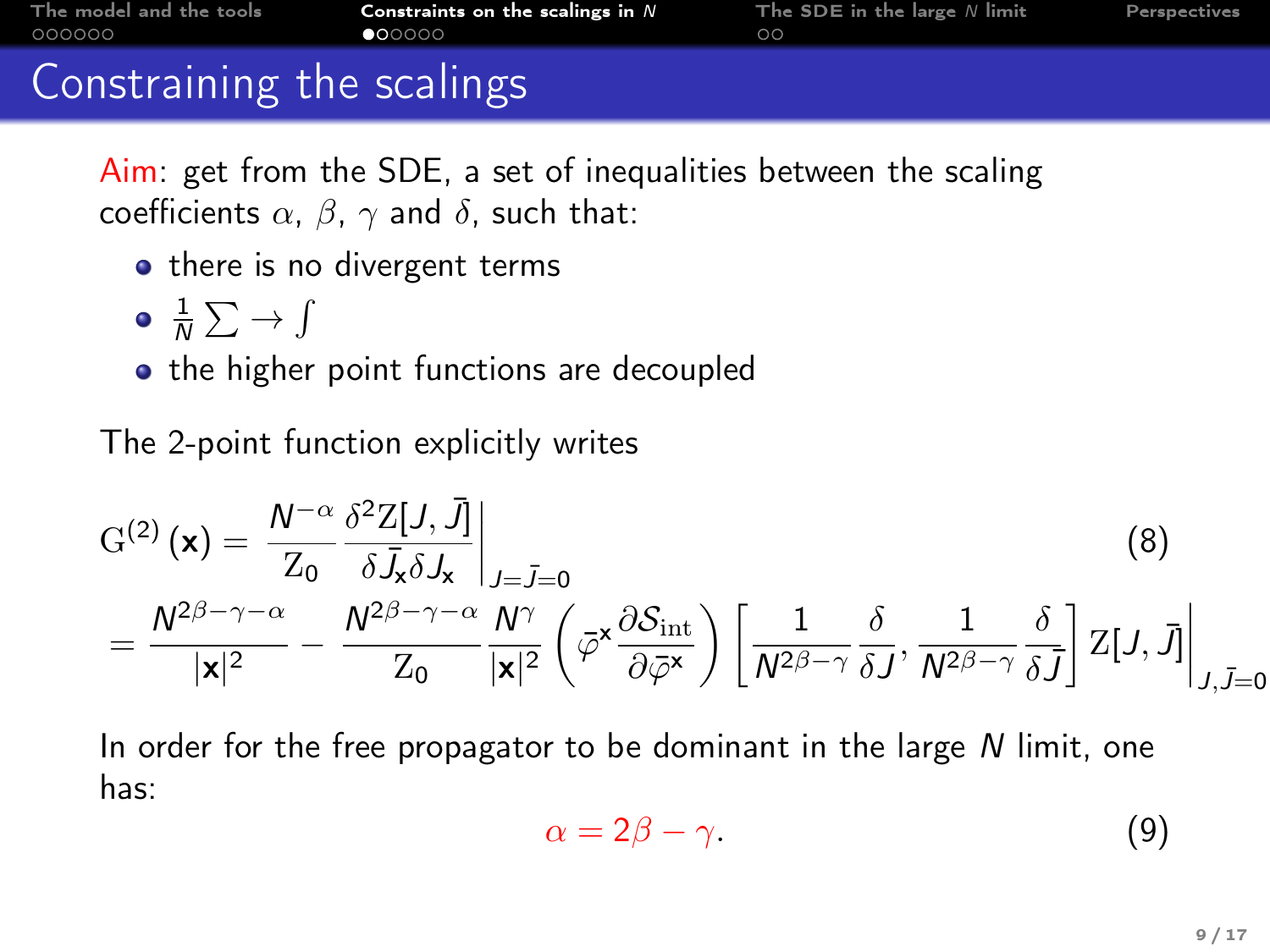| The model and the tools       | Constraints on the scalings in $N$ | The SDE in the large $N$ limit | Perspectives |
|-------------------------------|------------------------------------|--------------------------------|--------------|
| 000000                        | 000000                             | ററ                             |              |
| 2-point function <sup>1</sup> |                                    |                                |              |

$$
\mathrm{G}^{(2)}(\textbf{x})=\frac{1}{|\textbf{x}|^2}
$$

(10)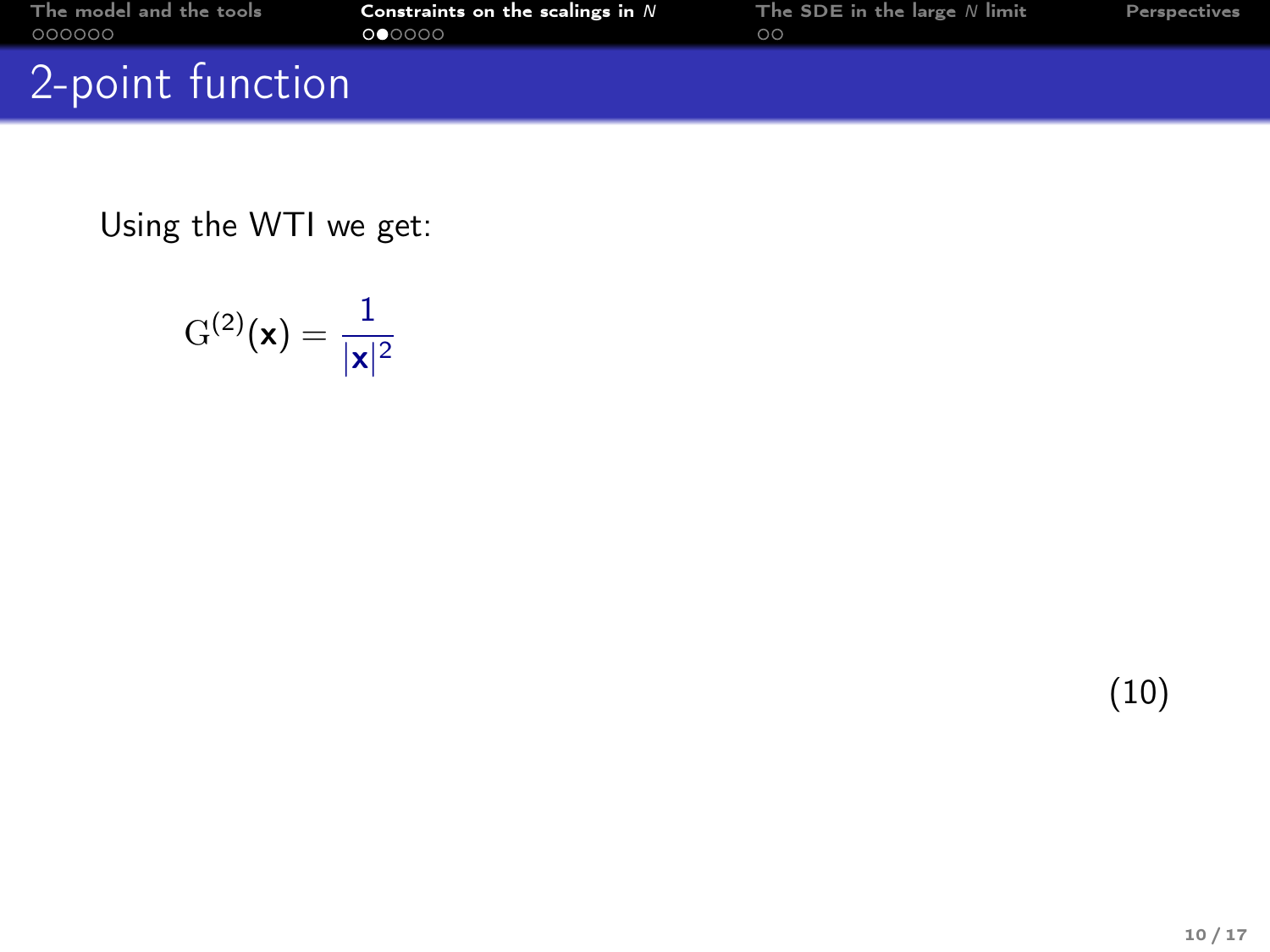| The model and the tools | Constraints on the scalings in $N$ | The SDE in the large $N$ limit | Perspectives |
|-------------------------|------------------------------------|--------------------------------|--------------|
| 000000                  | 000000                             | ററ                             |              |
| 2-point function        |                                    |                                |              |

$$
G^{(2)}(\mathbf{x}) = \frac{1}{|\mathbf{x}|^2} - \frac{2\tilde{\lambda}}{|\mathbf{x}|^2} \sum_{a=1}^3 \left( \frac{N^{3\gamma+2+\delta-4\beta}}{N^2} \sum_{\mathbf{q}_\delta} G^{(2)}(\mathbf{q}_{\hat{\sigma}} x_a) G^{(2)}(\mathbf{x}) \right)
$$

(10)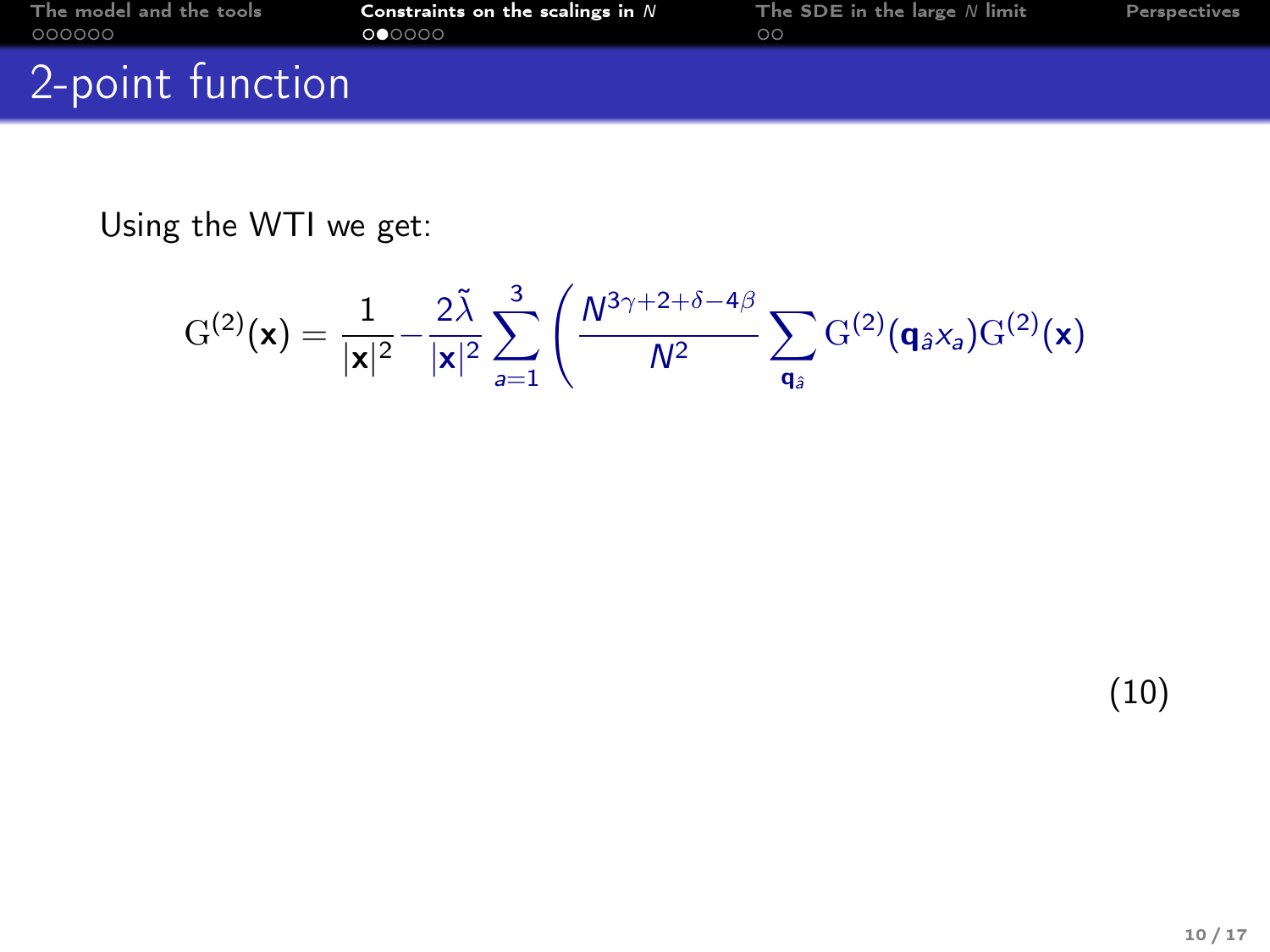| The model and the tools | Constraints on the scalings in $N$ | The SDE in the large $N$ limit | Perspectives |
|-------------------------|------------------------------------|--------------------------------|--------------|
| 000000                  | 000000                             |                                |              |
| 2-point function        |                                    |                                |              |

$$
G^{(2)}(\mathbf{x}) = \frac{1}{|\mathbf{x}|^2} - \frac{2\tilde{\lambda}}{|\mathbf{x}|^2} \sum_{a=1}^3 \left( \frac{N^{3\gamma+2+\delta-4\beta}}{N^2} \sum_{\mathbf{q}_\mathfrak{s}} G^{(2)}(\mathbf{q}_{\mathfrak{s}}x_a)G^{(2)}(\mathbf{x}) + \frac{N^{\alpha(V_1)}}{N^{8\beta-5\gamma-\delta}} G^{(4)}_a(\mathbf{x}, \mathbf{x}) + \frac{N^{\alpha(\mathrm{m}|\mathrm{m})+2}}{N^{8\beta-5\gamma-\delta}} \frac{1}{N^2} \sum_{\mathbf{q}_\mathfrak{s}} G^{(4)}_{m|m}(\mathbf{q}_{\mathfrak{s}}x_a, \mathbf{x}) + \frac{N^{\alpha(V_1)+1}}{N^{8\beta-5\gamma-\delta}} \frac{1}{N} \sum_{c \neq a} \sum_{q_b} G^{(4)}_c(\mathbf{x}, \mathbf{x}_{\mathfrak{s}}q_b)
$$

(10)

where  $b \neq c$  and  $b \neq a$ .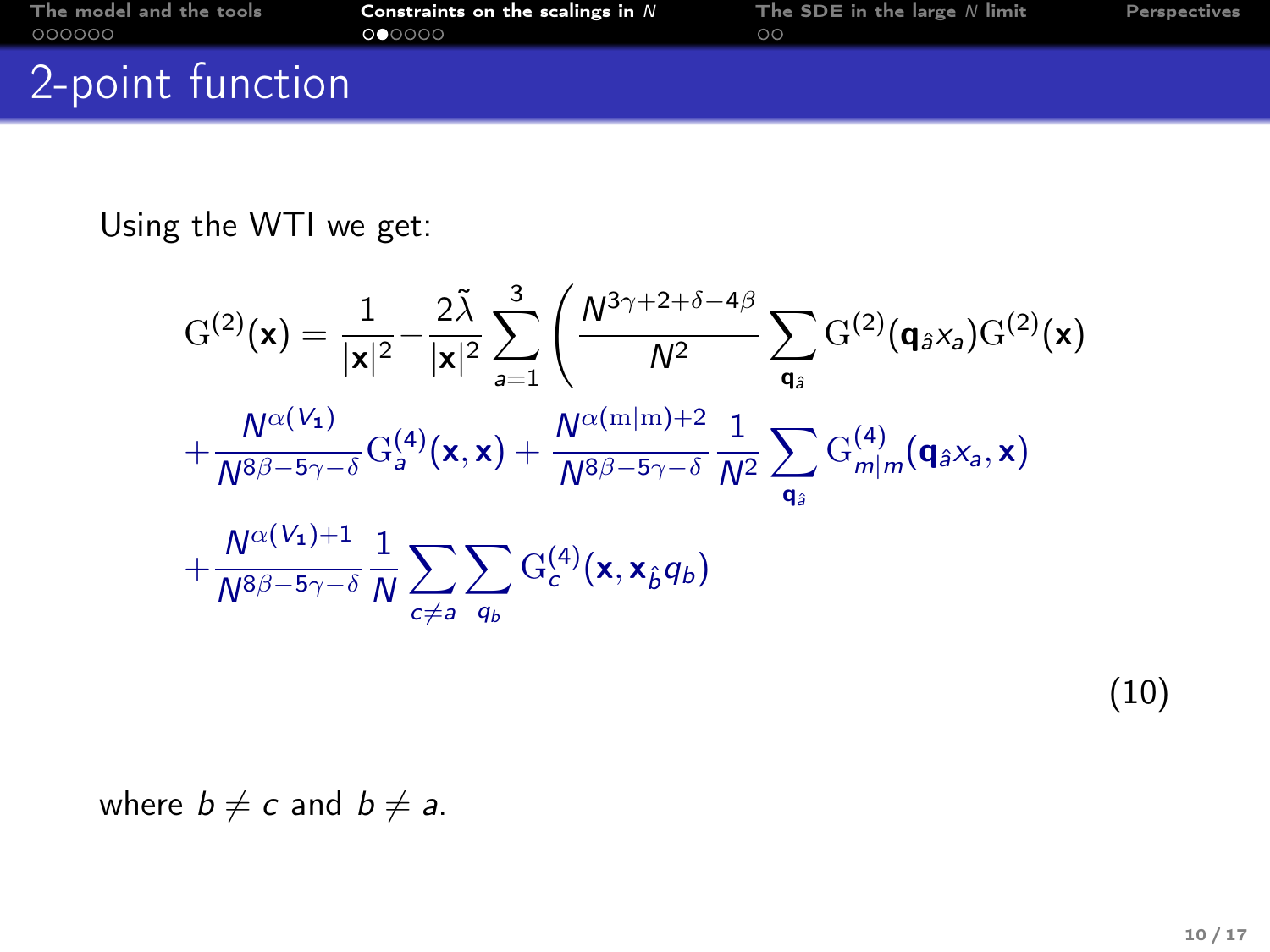| The model and the tools | Constraints on the scalings in $N$ | The SDE in the large $N$ limit | Perspectives |
|-------------------------|------------------------------------|--------------------------------|--------------|
| 000000                  | 000000                             | ററ                             |              |
| 2-point function        |                                    |                                |              |

$$
G^{(2)}(\mathbf{x}) = \frac{1}{|\mathbf{x}|^2} - \frac{2\tilde{\lambda}}{|\mathbf{x}|^2} \sum_{a=1}^3 \left( \frac{N^{3\gamma+2+\delta-4\beta}}{N^2} \sum_{\mathbf{q}_3} G^{(2)}(\mathbf{q}_3 x_a) G^{(2)}(\mathbf{x}) + \frac{N^{\alpha(V_1)}}{N^{8\beta-5\gamma-\delta}} G^{(4)}_{a}(\mathbf{x}, \mathbf{x}) + \frac{N^{\alpha(m|m)+2}}{N^{8\beta-5\gamma-\delta}} \frac{1}{N^2} \sum_{\mathbf{q}_3} G^{(4)}_{m|m}(\mathbf{q}_3 x_a, \mathbf{x}) + \frac{N^{\alpha(V_1)+1}}{N^{8\beta-5\gamma-\delta}} \frac{1}{N} \sum_{c \neq a} \sum_{q_b} G^{(4)}_{c}(\mathbf{x}, \mathbf{x}_{\beta} q_b) + \frac{1}{N} \sum_{q_a} \frac{N^{2\gamma+\delta+1-3\beta}}{x_a^2 - q_a^2} \left( G^{(2)}(\mathbf{x}_3 q_a) - G^{(2)}(\mathbf{x}) \right) \right),
$$
(10)

where  $b \neq c$  and  $b \neq a$ .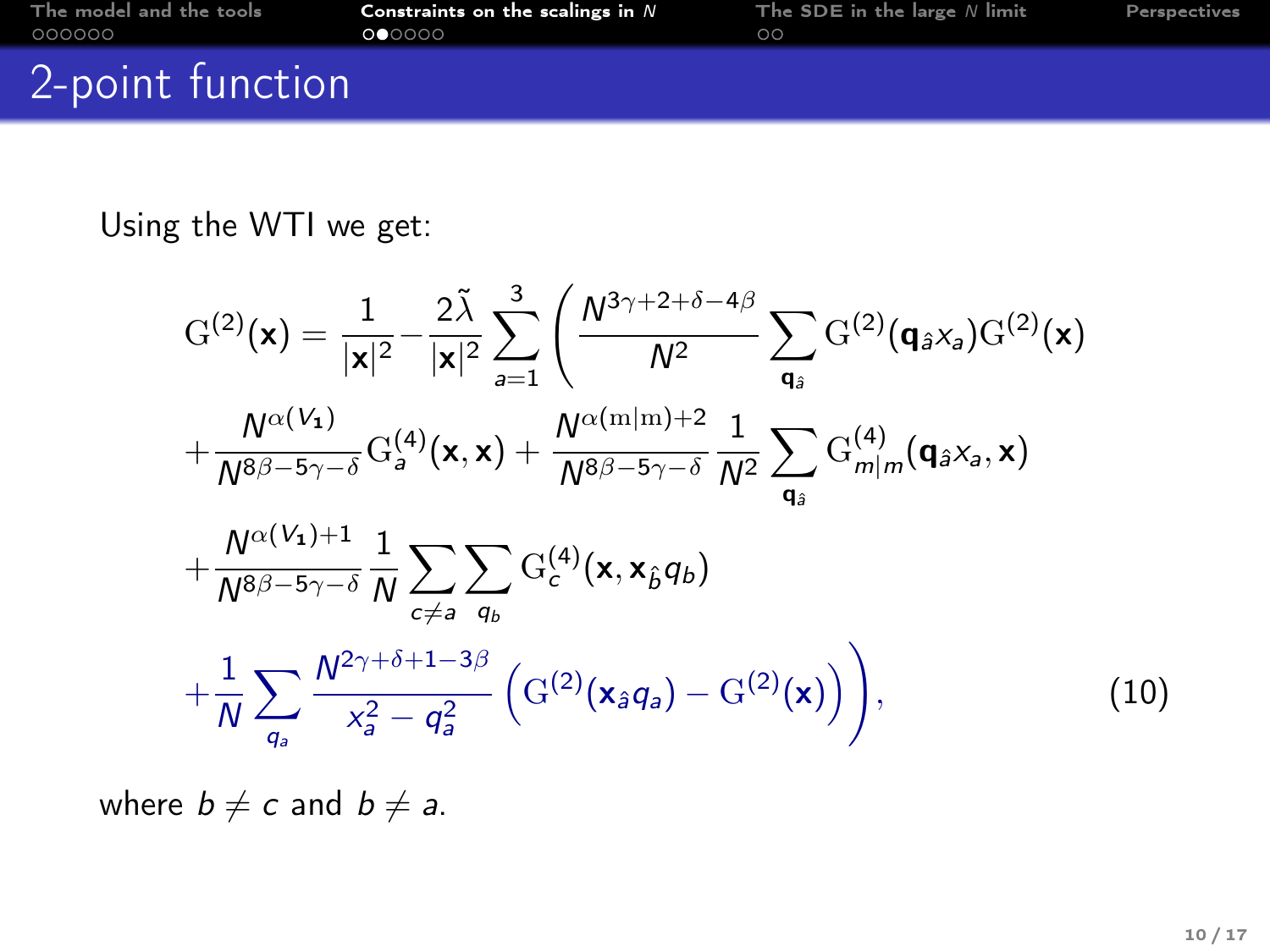<span id="page-14-0"></span>The SDE for a 2k-point function with a connected boundary graph:

$$
\mathrm{G}_\mathcal{B}^{(2k)}(\boldsymbol{X})=-\frac{2\tilde{\lambda}}{|\boldsymbol{\mathsf{p}}^1|^2}\sum_{\mathsf{a}}\left\{\frac{N^{3\gamma+2+\delta-4\beta}}{N^2}\sum_{\mathsf{q}_{\tilde{\mathsf{a}}}}\mathrm{G}^{(2)}(\mathsf{q}_{\tilde{\mathsf{a}}}\rho_{\mathsf{a}}^1)\mathrm{G}_\mathcal{B}^{(2k)}(\boldsymbol{X})\right.
$$

(11)

,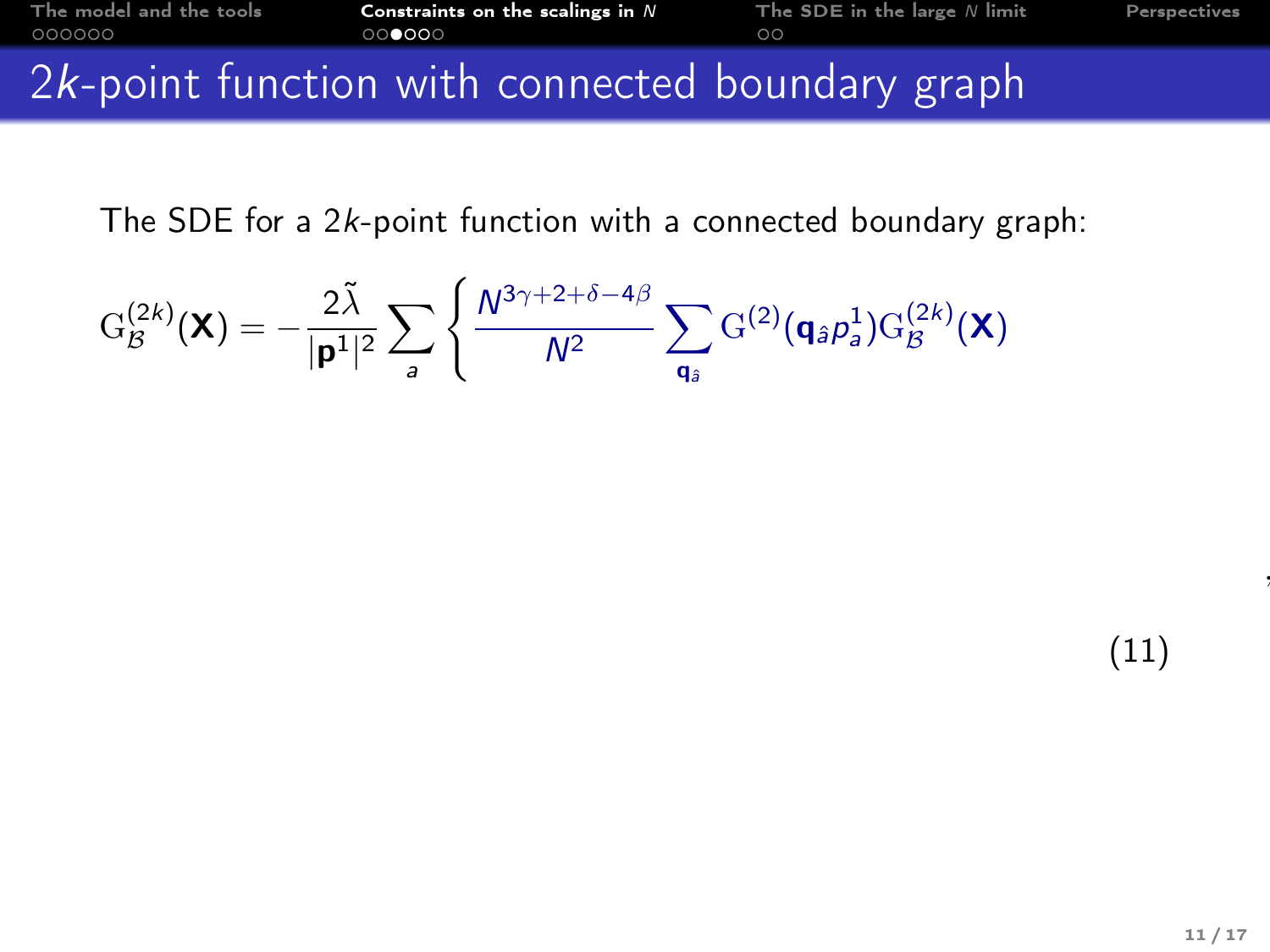The SDE for a 2k-point function with a connected boundary graph:

$$
G_{\mathcal{B}}^{(2k)}(\mathbf{X}) = -\frac{2\tilde{\lambda}}{|\mathbf{p}^{1}|^{2}} \sum_{a} \left\{ \frac{N^{3\gamma+2+\delta-4\beta}}{N^{2}} \sum_{\mathbf{q}_{\hat{a}}} G^{(2)}(\mathbf{q}_{\hat{a}}\rho_{a}^{1})G_{\mathcal{B}}^{(2k)}(\mathbf{X}) + \frac{N^{4\gamma+\delta-6\beta}}{N^{\alpha(\mathcal{B})}} \mathfrak{f}_{a}(\mathbf{X};\rho_{a}^{1};\mathcal{B}) \right\}
$$

(11)

,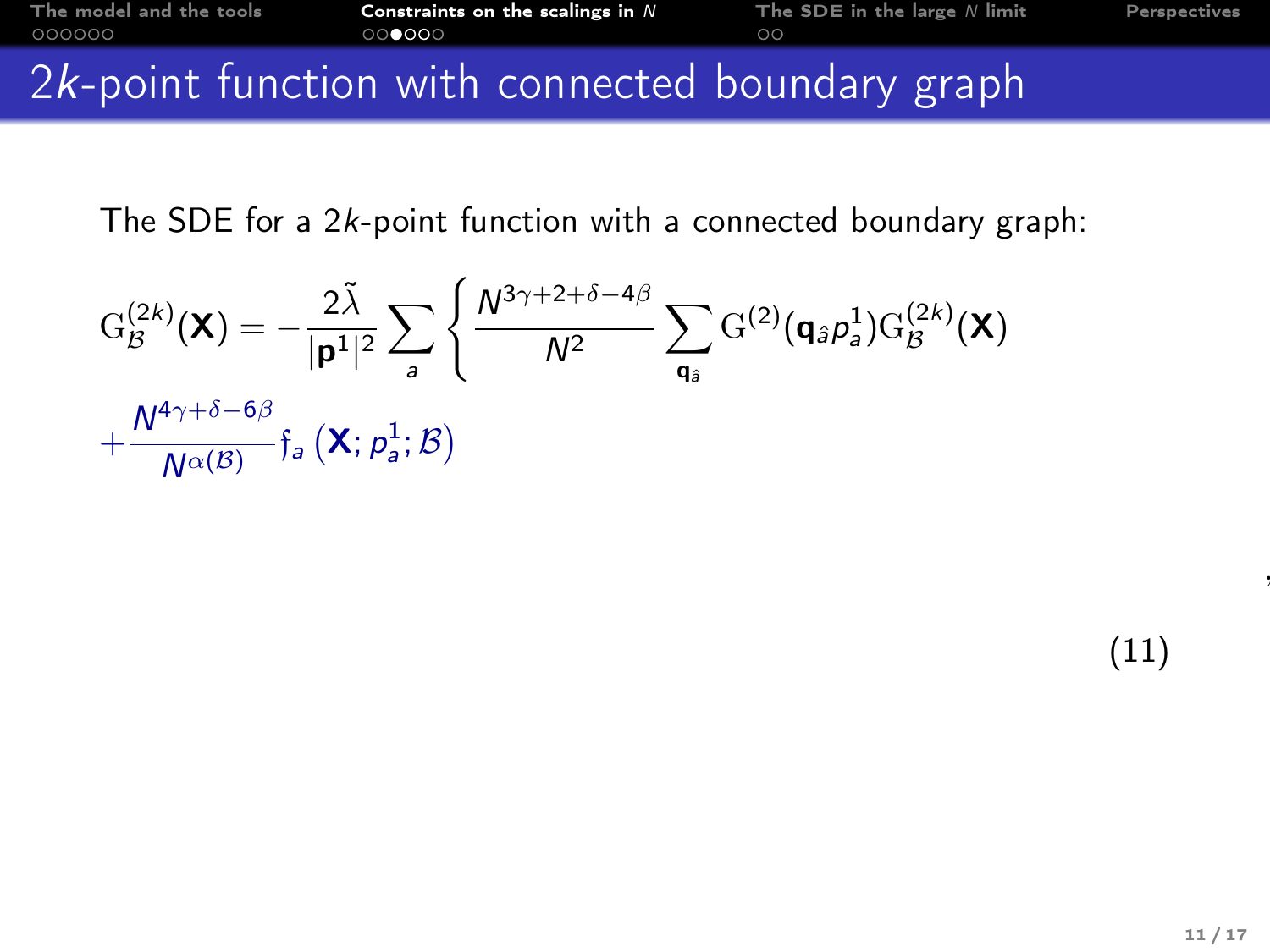The SDE for a 2k-point function with a connected boundary graph:

$$
G_B^{(2k)}(\mathbf{X}) = -\frac{2\tilde{\lambda}}{|\mathbf{p}^1|^2} \sum_a \left\{ \frac{N^{3\gamma+2+\delta-4\beta}}{N^2} \sum_{\mathbf{q}_\mathfrak{s}} G^{(2)}(\mathbf{q}_\mathfrak{s}\rho_\mathfrak{s}^1) G_B^{(2k)}(\mathbf{X}) \right. \\ \left. + \frac{N^{4\gamma+\delta-6\beta}}{N^{\alpha(\mathcal{B})}} \mathfrak{f}_\mathfrak{s} \left( \mathbf{X}; \rho_\mathfrak{s}^1; \mathcal{B} \right) + \frac{1}{N} \sum_{b_\mathfrak{s}} \frac{N^{2\gamma+\delta+1-3\beta}}{b_\mathfrak{s}^2 - (x_\mathfrak{s}^\gamma)^2} \left( G_B^{(2k)}(\mathbf{X}) - G_B^{(2k)}(\mathbf{X}|_{x_\mathfrak{s}^\gamma \to b_\mathfrak{s}}) \right) \right\}
$$

,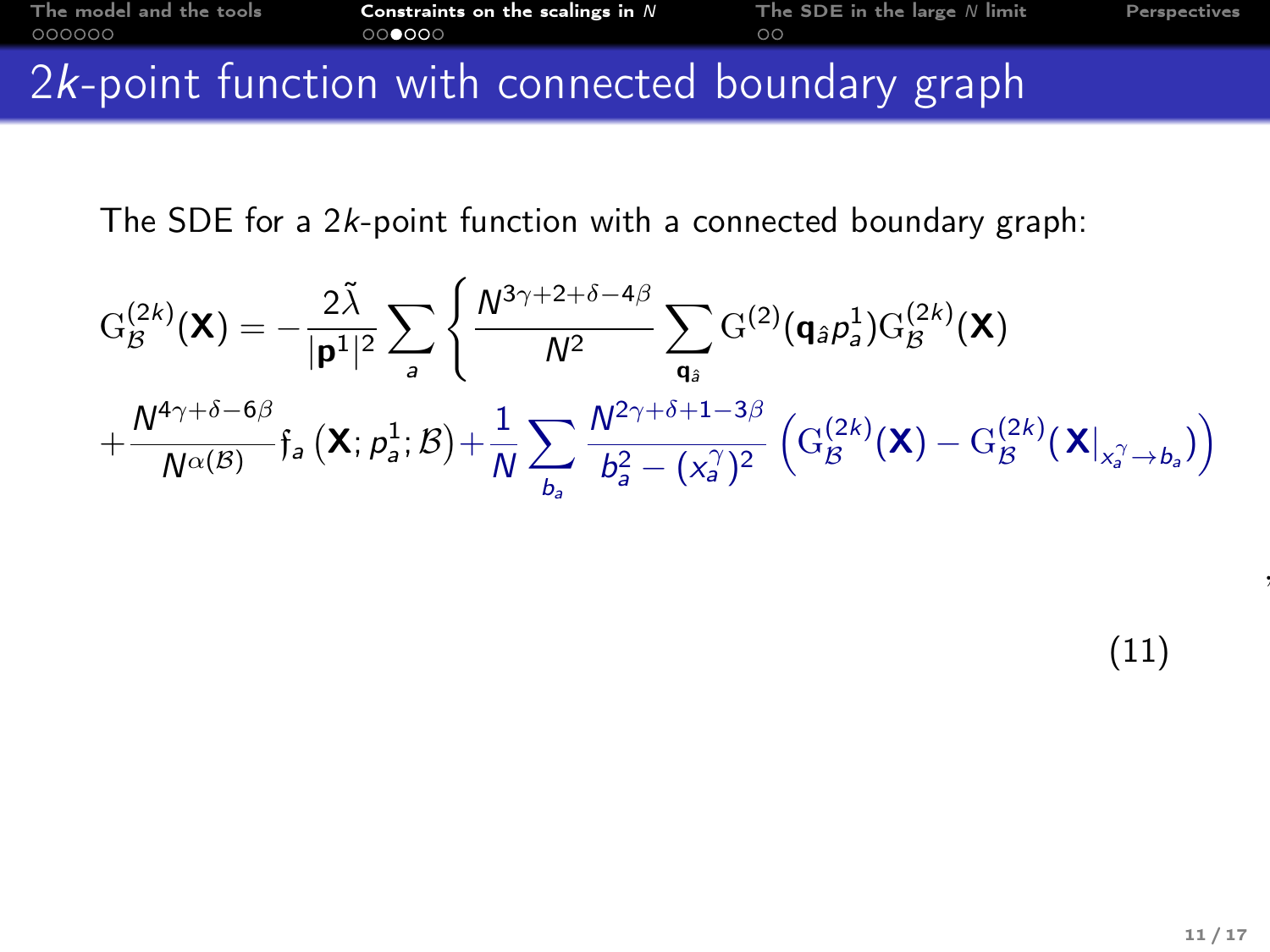The SDE for a 2k-point function with a connected boundary graph:

$$
G_{\mathcal{B}}^{(2k)}(\mathbf{X}) = -\frac{2\tilde{\lambda}}{|\mathbf{p}^{1}|^{2}} \sum_{a} \left\{ \frac{N^{3\gamma+2+\delta-4\beta}}{N^{2}} \sum_{\mathbf{q}_{\delta}} G^{(2)}(\mathbf{q}_{\delta}\rho_{a}^{1})G_{\mathcal{B}}^{(2k)}(\mathbf{X}) + \frac{N^{4\gamma+\delta-6\beta}}{N^{\alpha(\mathcal{B})}} \mathfrak{f}_{a}(\mathbf{X}; \rho_{a}^{1}; \mathcal{B}) + \frac{1}{N} \sum_{b_{a}} \frac{N^{2\gamma+\delta+1-3\beta}}{b_{a}^{2} - (x_{a}^{\gamma})^{2}} \left( G_{\mathcal{B}}^{(2k)}(\mathbf{X}) - G_{\mathcal{B}}^{(2k)}(\mathbf{X}|_{x_{a}^{\gamma} \to b_{a}}) \right) + \frac{N^{2\gamma+\delta-3\beta}}{N^{\alpha(\mathcal{B})}} \sum_{\rho=2}^{k} \frac{1}{(\rho_{a}^{\rho})^{2} - (\rho_{a}^{1})^{2}} \frac{1}{Z_{0}} \left[ \frac{\partial Z[J, \bar{J}]}{\partial \zeta_{a}(\mathcal{B}; 1, \rho)}(\mathbf{X}) - \frac{\partial Z[J, \bar{J}]}{\partial \zeta_{a}(\mathcal{B}; 1, \rho)}(\mathbf{X}|_{x_{a}^{\gamma} \to p_{a}^{\rho}}) \right] \right\},
$$
\n(11)

where  $\mathbf{x}^{\gamma}$  corresponds to the only white vertex such that  $x^{\gamma}_a = s_a$  and  $\zeta_a(\mathcal{B}; 1, \rho)$  is the graph obtained by swapping the a-coloured lines between  $\mathbf{p}^1$  and  $\mathbf{p}^\rho$ .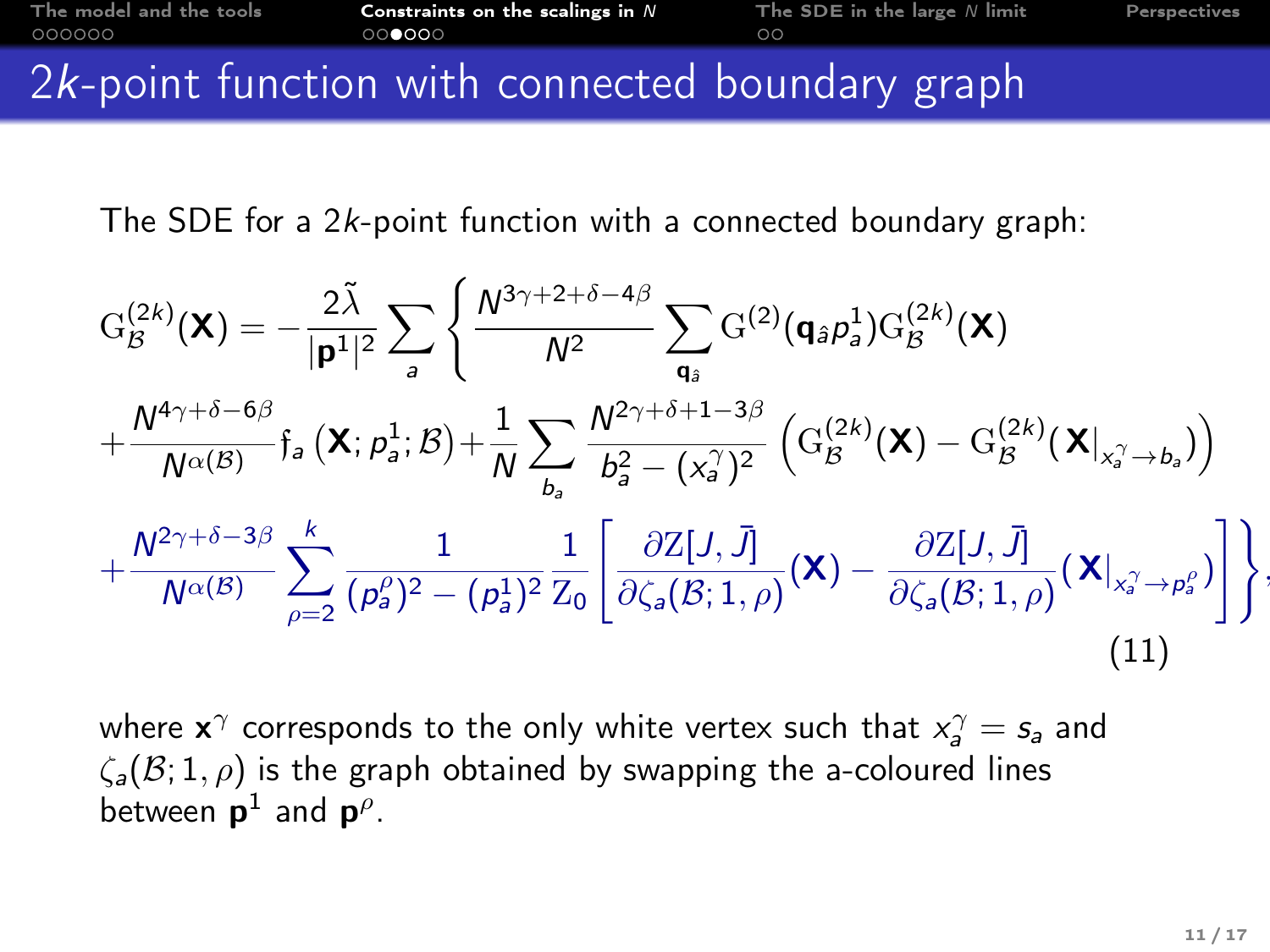| The model and the tools<br>000000 | Constraints on the scalings in $N$<br>000000 | The SDE in the large $N$ limit<br>$\circ$ | Perspectives |
|-----------------------------------|----------------------------------------------|-------------------------------------------|--------------|
| Swapping 1                        |                                              |                                           |              |



Figure: This figure shows the result of a swapping of the a-coloured lines between **s** and  $\mathbf{p}^{\rho}$  in a graph  $\mathcal{B}$ . For  $\mathbf{s} = \mathbf{p}^1$ , it corresponds to the graph  $\zeta_\mathsf{a}(\mathcal{B};1,\rho)$ . The white vertex  $\mathsf{x}^\gamma$  corresponds to the only white vertex such that  $x_a^\gamma = s_a$ , similarly  $x^{\kappa(\rho)}$  corresponds to the only white vertex such that  $x_a^{\kappa(\rho)} = p_a^{\rho}$ .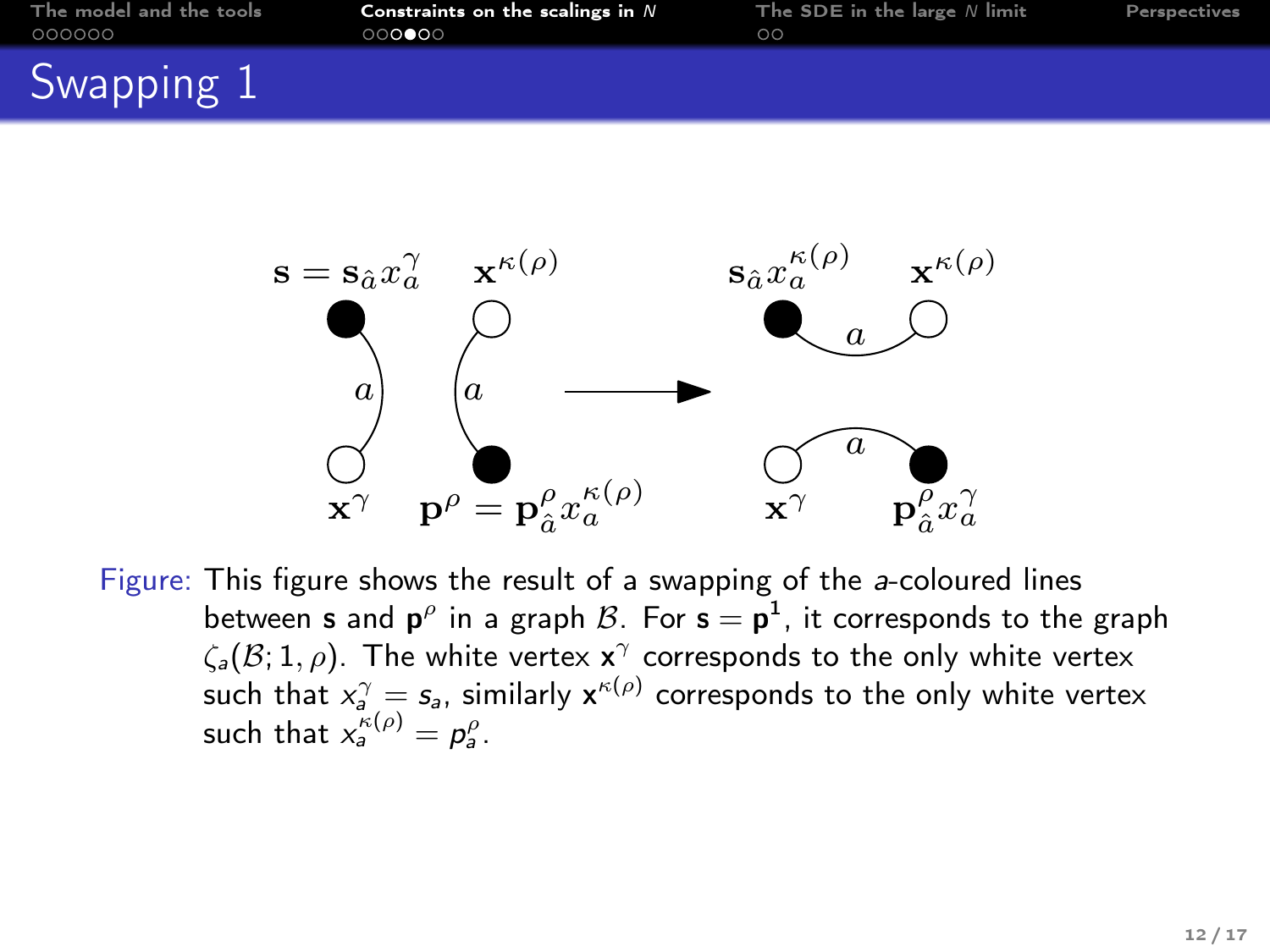| The model and the tools | Constraints on the scalings in $N$ | The SDE in the large $N$ limit | Perspectives |
|-------------------------|------------------------------------|--------------------------------|--------------|
| 000000                  | 000000                             | ററ                             |              |
| Swapping 2              |                                    |                                |              |



Figure: The result of the swapping of the three different colours starting from the pillow graph  $V_1$ . For the colours 2 and resp. 3, the swapping gives the graphs  $V_3$  and resp.  $V_2$ ; for colour 1, the swapping gives the disconnected graph m|m.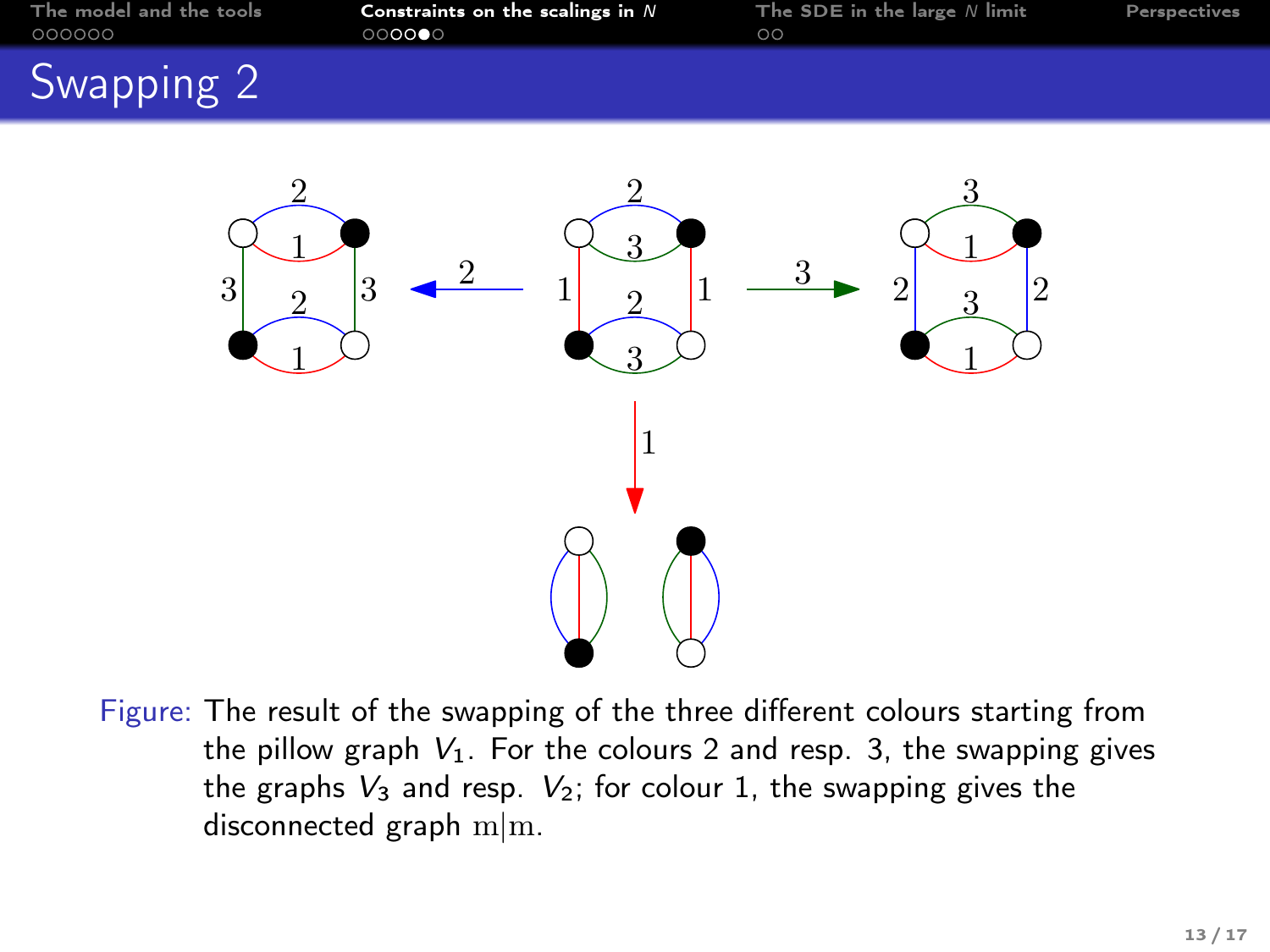<span id="page-20-0"></span>The 4-point function with a disconnected boundary graph writes

$$
G_{m|m}^{(4)}(\mathbf{x},\mathbf{y}) = \frac{1}{N^{\alpha(m|m)}} \left. \frac{\delta^4 W[J,\bar{J}]}{\delta \bar{J}_y \delta J_y \delta \bar{J}_x \delta J_x} \right|_{J=\bar{J}=0}, \tag{12}
$$

where

$$
\frac{\delta^4 W[J,\bar{J}]}{\delta \bar{J}_{\mathbf{y}} \delta J_{\mathbf{y}} \delta \bar{J}_{\mathbf{x}} \delta J_{\mathbf{x}}} = -\frac{N^{2\beta}}{|\mathbf{x}|^2} \frac{\delta^2}{\delta \bar{J}_{\mathbf{y}} \delta J_{\mathbf{y}}} \left(\frac{1}{Z[J,\bar{J}]}\frac{\delta}{\delta J_{\mathbf{x}}} \left(\frac{\delta \mathcal{S}_{\mathrm{int}}}{\delta \bar{\varphi}^{\mathbf{x}}}\right)^{\partial} Z[J,\bar{J}] \right)
$$

(13)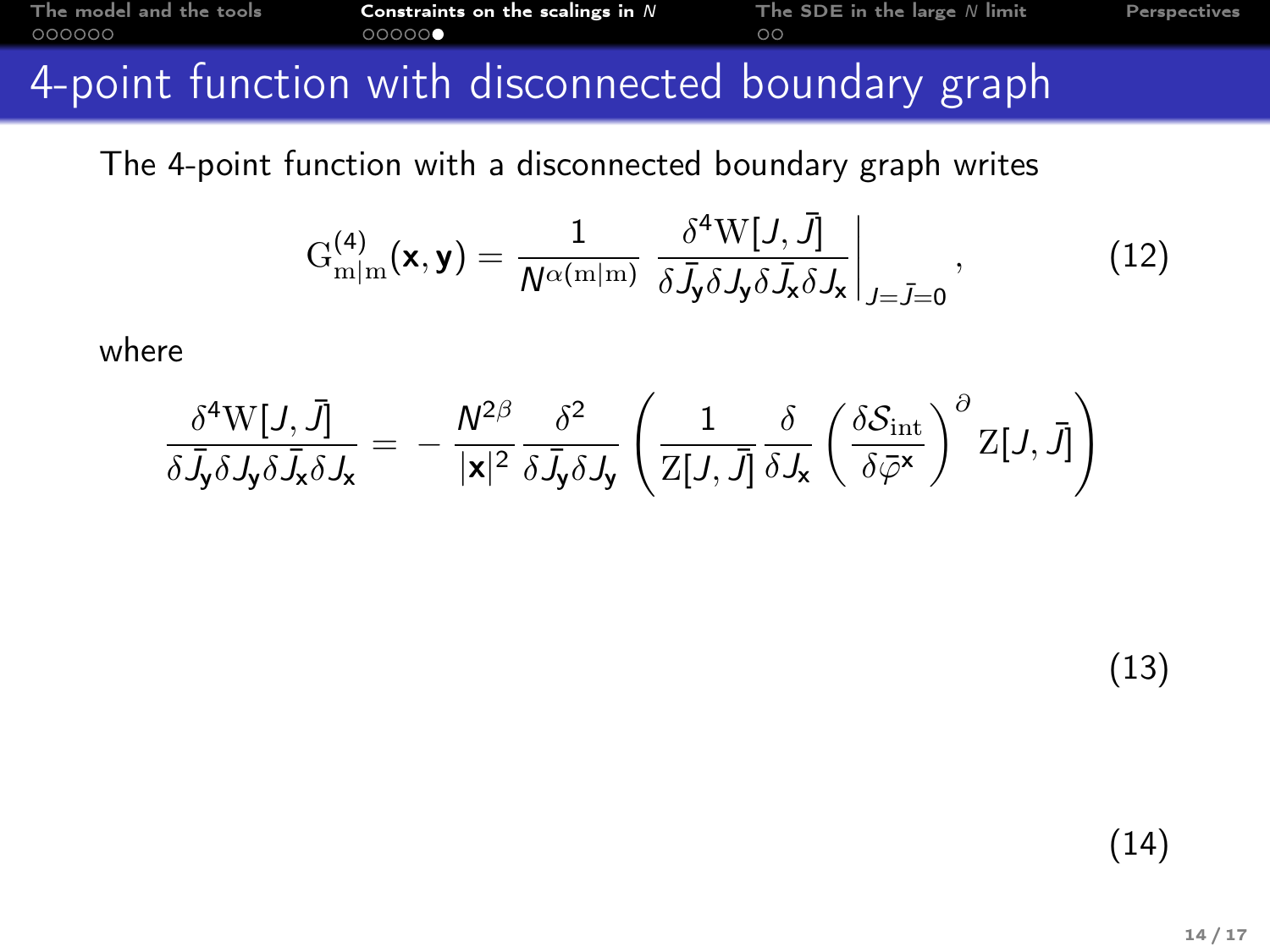The 4-point function with a disconnected boundary graph writes

$$
G_{m|m}^{(4)}(\mathbf{x},\mathbf{y}) = \frac{1}{N^{\alpha(m|m)}} \left. \frac{\delta^4 W[J,\bar{J}]}{\delta \bar{J}_y \delta J_y \delta \bar{J}_x \delta J_x} \right|_{J=\bar{J}=0}, \tag{12}
$$

where

$$
\frac{\delta^4 W[J, \bar{J}]}{\delta \bar{J}_y \delta J_y \delta \bar{J}_x \delta J_x} = -\frac{N^{2\beta}}{|\mathbf{x}|^2} \frac{\delta^2}{\delta \bar{J}_y \delta J_y} \left( \frac{1}{Z[J, \bar{J}]} \frac{\delta}{\delta J_x} \left( \frac{\delta \mathcal{S}_{int}}{\delta \bar{\varphi}^{\mathbf{x}}} \right)^{\partial} Z[J, \bar{J}] \right)
$$

$$
= -\frac{N^{2\beta}}{|\mathbf{x}|^2} \frac{1}{Z[J, \bar{J}]} \frac{\delta^3}{\delta J_x \delta \bar{J}_y \delta J_y} \left( \frac{\delta \mathcal{S}_{int}}{\delta \bar{\varphi}^{\mathbf{x}}} \right)^{\partial} Z[J, \bar{J}]
$$

(13)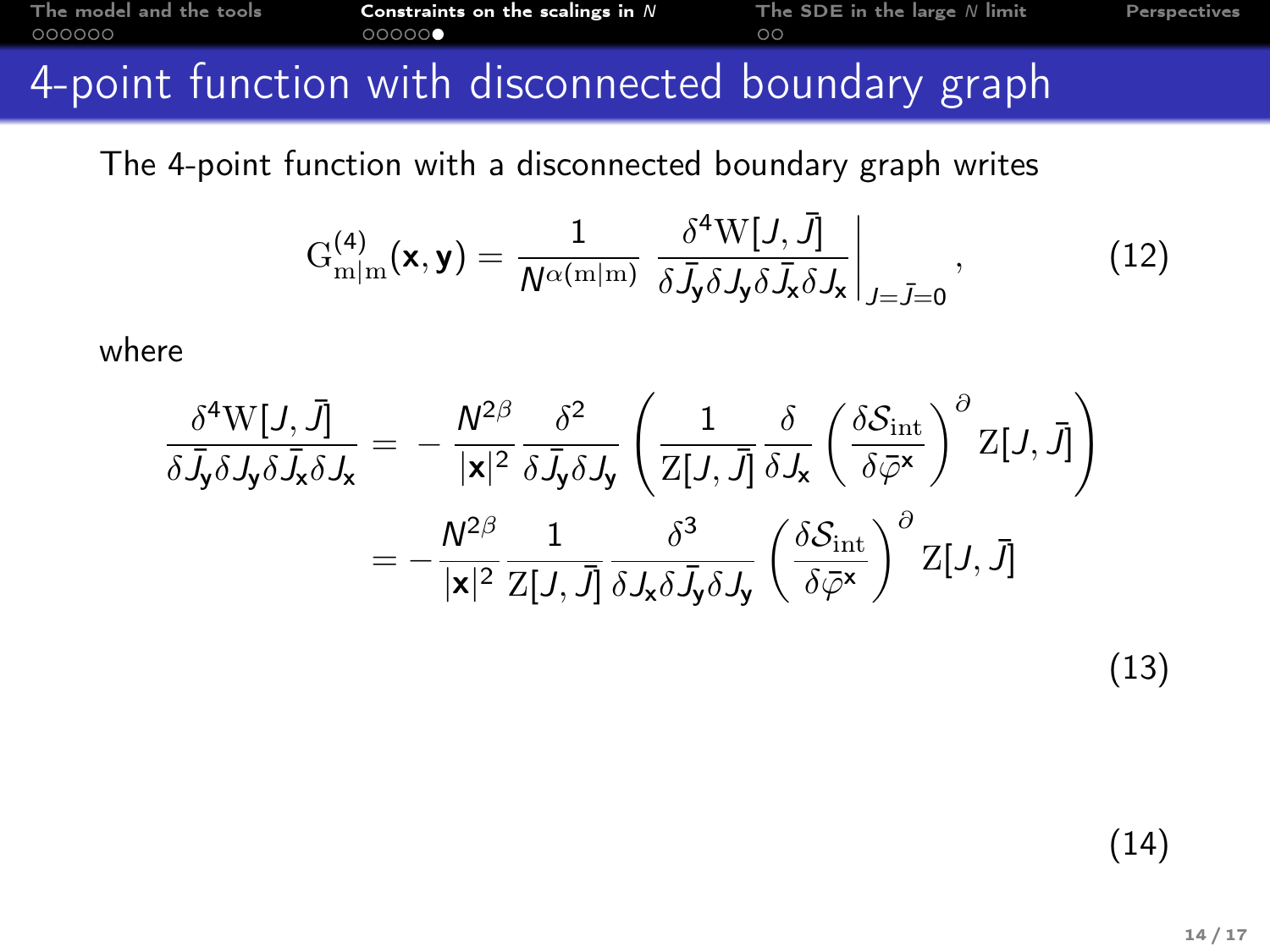The 4-point function with a disconnected boundary graph writes

$$
G_{m|m}^{(4)}(\mathbf{x},\mathbf{y}) = \frac{1}{N^{\alpha(m|m)}} \left. \frac{\delta^4 W[J,\bar{J}]}{\delta \bar{J}_y \delta J_y \delta \bar{J}_x \delta J_x} \right|_{J=\bar{J}=0}, \tag{12}
$$

where

$$
\frac{\delta^4 W[J, \bar{J}]}{\delta \bar{J}_y \delta J_y \delta \bar{J}_x \delta J_x} = -\frac{N^{2\beta}}{|\mathbf{x}|^2} \frac{\delta^2}{\delta \bar{J}_y \delta J_y} \left( \frac{1}{Z[J, \bar{J}]} \frac{\delta}{\delta J_x} \left( \frac{\delta S_{int}}{\delta \bar{\varphi}^{\mathbf{x}}} \right)^{\partial} Z[J, \bar{J}] \right)
$$

$$
= -\frac{N^{2\beta}}{|\mathbf{x}|^2} \frac{1}{Z[J, \bar{J}]} \frac{\delta^3}{\delta J_x \delta \bar{J}_y \delta J_y} \left( \frac{\delta S_{int}}{\delta \bar{\varphi}^{\mathbf{x}}} \right)^{\partial} Z[J, \bar{J}]
$$

$$
+ \frac{N^{2\beta}}{|\mathbf{x}|^2} \frac{1}{Z^2[J, \bar{J}]} \frac{\delta^2 Z[J, \bar{J}]}{\delta \bar{J}_y \delta J_y} \frac{\delta}{\delta J_x} \left( \frac{\delta S_{int}}{\delta \bar{\varphi}^{\mathbf{x}}} \right)^{\partial} Z[J, \bar{J}]. \tag{13}
$$

(14)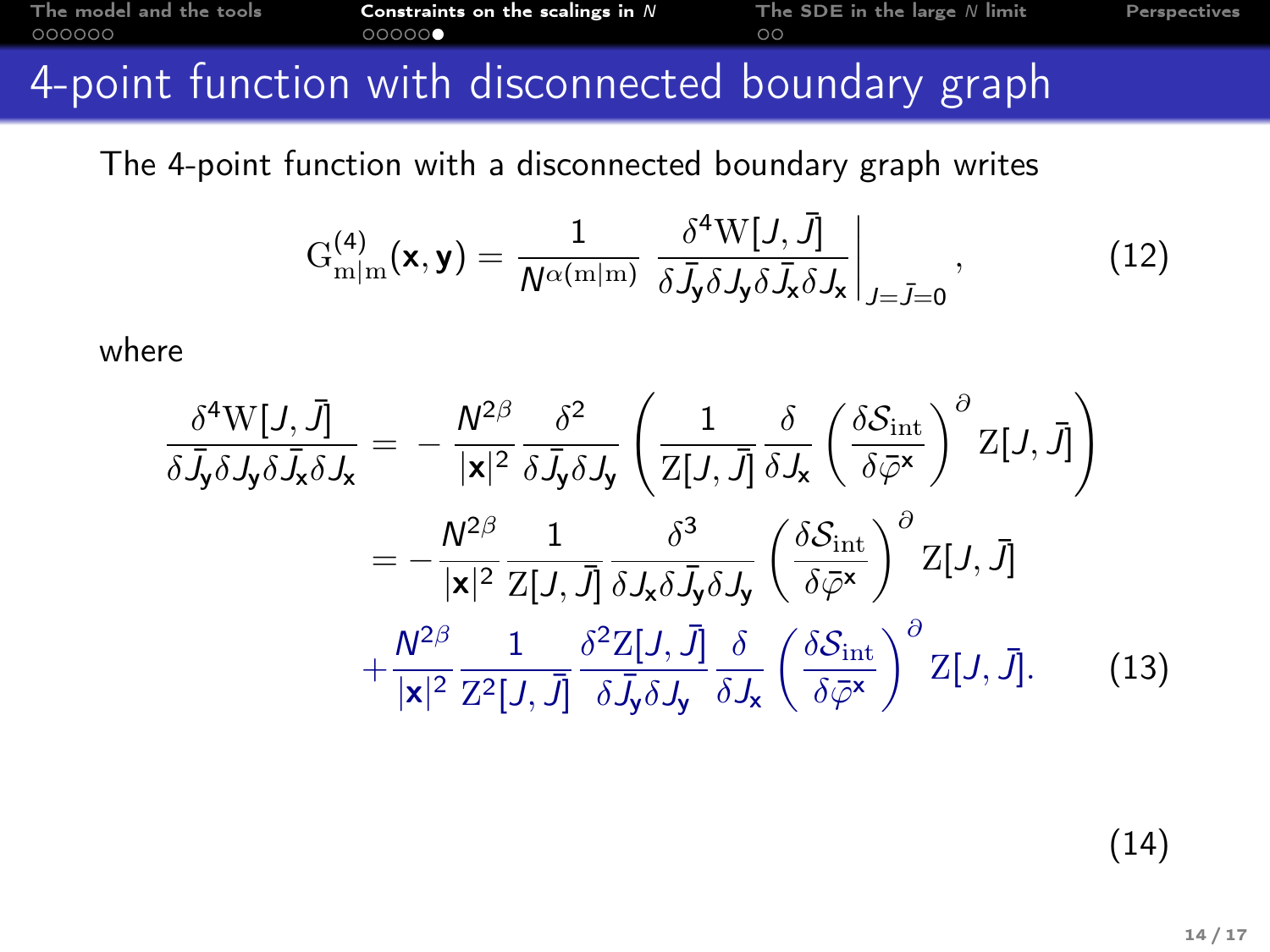The 4-point function with a disconnected boundary graph writes

$$
G_{m|m}^{(4)}(\mathbf{x},\mathbf{y}) = \frac{1}{N^{\alpha(m|m)}} \left. \frac{\delta^4 W[J,\bar{J}]}{\delta \bar{J}_y \delta J_y \delta \bar{J}_x \delta J_x} \right|_{J=\bar{J}=0}, \tag{12}
$$

where

$$
\frac{\delta^4 W[J, \bar{J}]}{\delta \bar{J}_{\mathbf{y}} \delta J_{\mathbf{y}} \delta \bar{J}_{\mathbf{x}} \delta J_{\mathbf{x}}} = -\frac{N^{2\beta}}{|\mathbf{x}|^2} \frac{\delta^2}{\delta \bar{J}_{\mathbf{y}} \delta J_{\mathbf{y}}} \left( \frac{1}{Z[J, \bar{J}]} \frac{\delta}{\delta J_{\mathbf{x}}} \left( \frac{\delta S_{int}}{\delta \bar{\varphi}^{\mathbf{x}}} \right)^{\partial} Z[J, \bar{J}] \right)
$$

$$
= -\frac{N^{2\beta}}{|\mathbf{x}|^2} \frac{1}{Z[J, \bar{J}]} \frac{\delta^3}{\delta J_{\mathbf{x}} \delta \bar{J}_{\mathbf{y}} \delta J_{\mathbf{y}}} \left( \frac{\delta S_{int}}{\delta \bar{\varphi}^{\mathbf{x}}} \right)^{\partial} Z[J, \bar{J}]
$$

$$
+ \frac{N^{2\beta}}{|\mathbf{x}|^2} \frac{1}{Z^2[J, \bar{J}]} \frac{\delta^2 Z[J, \bar{J}]}{\delta \bar{J}_{\mathbf{y}} \delta J_{\mathbf{y}}} \frac{\delta}{\delta J_{\mathbf{x}}} \left( \frac{\delta S_{int}}{\delta \bar{\varphi}^{\mathbf{x}}} \right)^{\partial} Z[J, \bar{J}]. \tag{13}
$$

The two produces "disconnected" term which must cancel each other. This gives the constraint

$$
2\beta = \gamma. \tag{14}
$$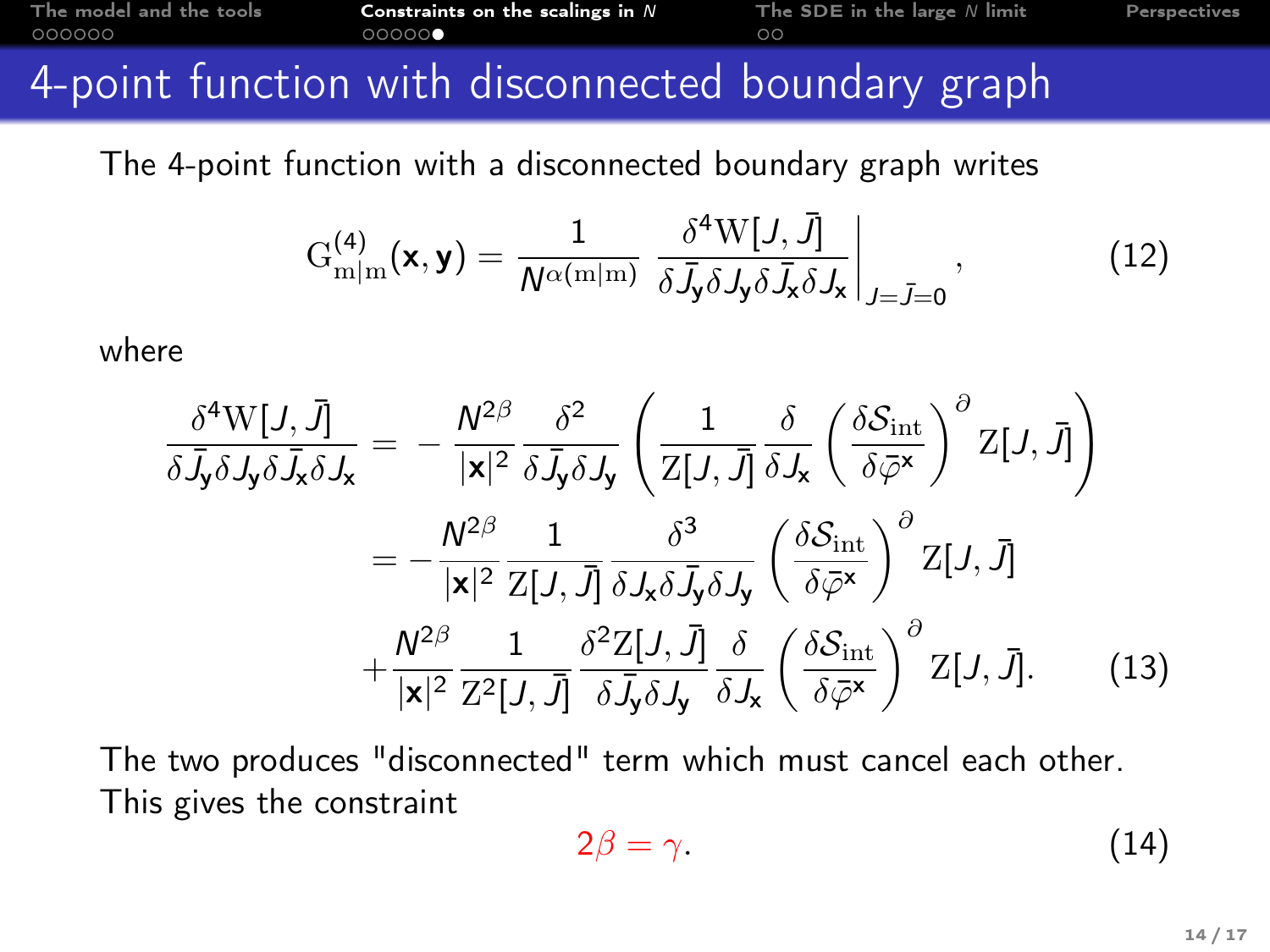<span id="page-24-0"></span>

| The model and the tools | Constraints on the scalings in $N$ | The SDE in the large $N$ limit | Perspectives |
|-------------------------|------------------------------------|--------------------------------|--------------|
| 000000                  | 000000                             | n o                            |              |
| Large N limit           |                                    |                                |              |

$$
\mathcal{S}[\varphi,\bar{\varphi}] = \sum_{\mathbf{x}} \bar{\varphi}^{\mathbf{x}} |\mathbf{x}|^2 \varphi^{\mathbf{x}} + \frac{\tilde{\lambda}}{N^2} \sum_{c=1}^3 \sum_{\mathbf{a},\mathbf{b}} \bar{\varphi}^{\mathbf{a}} \varphi^{\mathbf{b}_{\hat{c}} \partial_c} \bar{\varphi}^{\mathbf{a}_{\hat{c}} b_c} \varphi^{\mathbf{a}}, \qquad (15)
$$

$$
G_B^{(2k)}(\mathbf{X}) = \frac{N^{-\alpha(B)}}{Z_0} \prod_{i=1}^k \left( \frac{\delta}{\delta J_{\mathbf{p}^i}} \frac{\delta}{\delta J_{\mathbf{x}^i}} \right) W[J,\bar{J}] \Big|_{J=\bar{J}=0}, \qquad (16)
$$

with the conjecture for the scaling

$$
\alpha(\mathcal{B}) = 3 - B - 2g - 2k, \tag{17}
$$

where  $2k$  is the number of vertices of  $B$ ,  $B$  its number of connected components and  $g$  its genus. In the case of matrix model

$$
\alpha(\mathcal{B}) = 2 - B - 2g,\tag{18}
$$

see H. Grosse, R. Wulkenhaar, arXiv:1402.1041.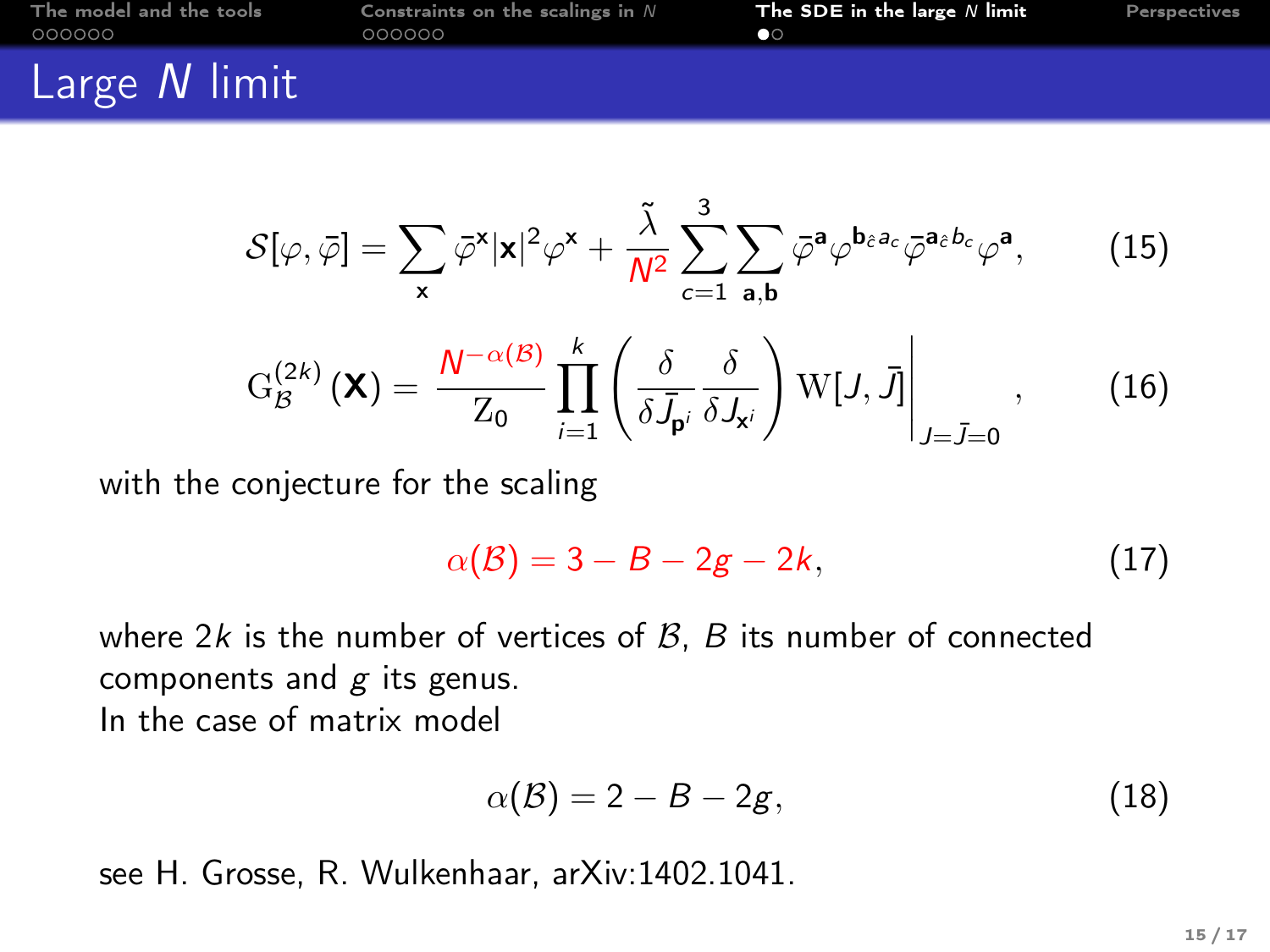<span id="page-25-0"></span>[The model and the tools](#page-2-0) [Constraints on the scalings in](#page-8-0) N [The SDE in the large](#page-24-0) N limit [Perspectives](#page-26-0) 2- and 4-point functions

$$
G^{(2)}(\mathbf{x}) = \left(|\mathbf{x}|^2 + 2\tilde{\lambda} \sum_{a=1}^3 \int d\mathbf{q}_a G^{(2)}(\mathbf{q}_a \mathbf{x}_a)\right)^{-1},
$$
(19)  

$$
G_1^{(4)}(\mathbf{x}, \mathbf{y}) = -2\tilde{\lambda} G^{(2)}(\mathbf{x}_1, \mathbf{y}_2, \mathbf{y}_3) G^{(2)}(\mathbf{y}) \frac{G^{(2)}(\mathbf{x}) - G^{(2)}(\mathbf{y}_1, \mathbf{x}_2, \mathbf{x}_3)}{\mathbf{y}_1^2 - \mathbf{x}_1^2},
$$
(20)

$$
G_{m|m}^{(4)}(\mathbf{x}, \mathbf{y}) = -2\tilde{\lambda}G^{(2)}(\mathbf{x}) \sum_{a=1}^{3} \left\{ \sum_{c \neq a} \int d q_b G_c^{(4)}(x_a, q_b, y_c, \mathbf{y}) + \int d\mathbf{q}_{\hat{a}} G_{m|m}^{(4)}(\mathbf{q}_{\hat{a}} x_a, \mathbf{y}) \right\},
$$
\n(21)

where we used the SDE for the 2-point function to rewrite the SDE for the 4-point functions and where  $d\mathbf{q}_{\hat{a}} = dq_b dq_c$  for  $a \neq b, c$ .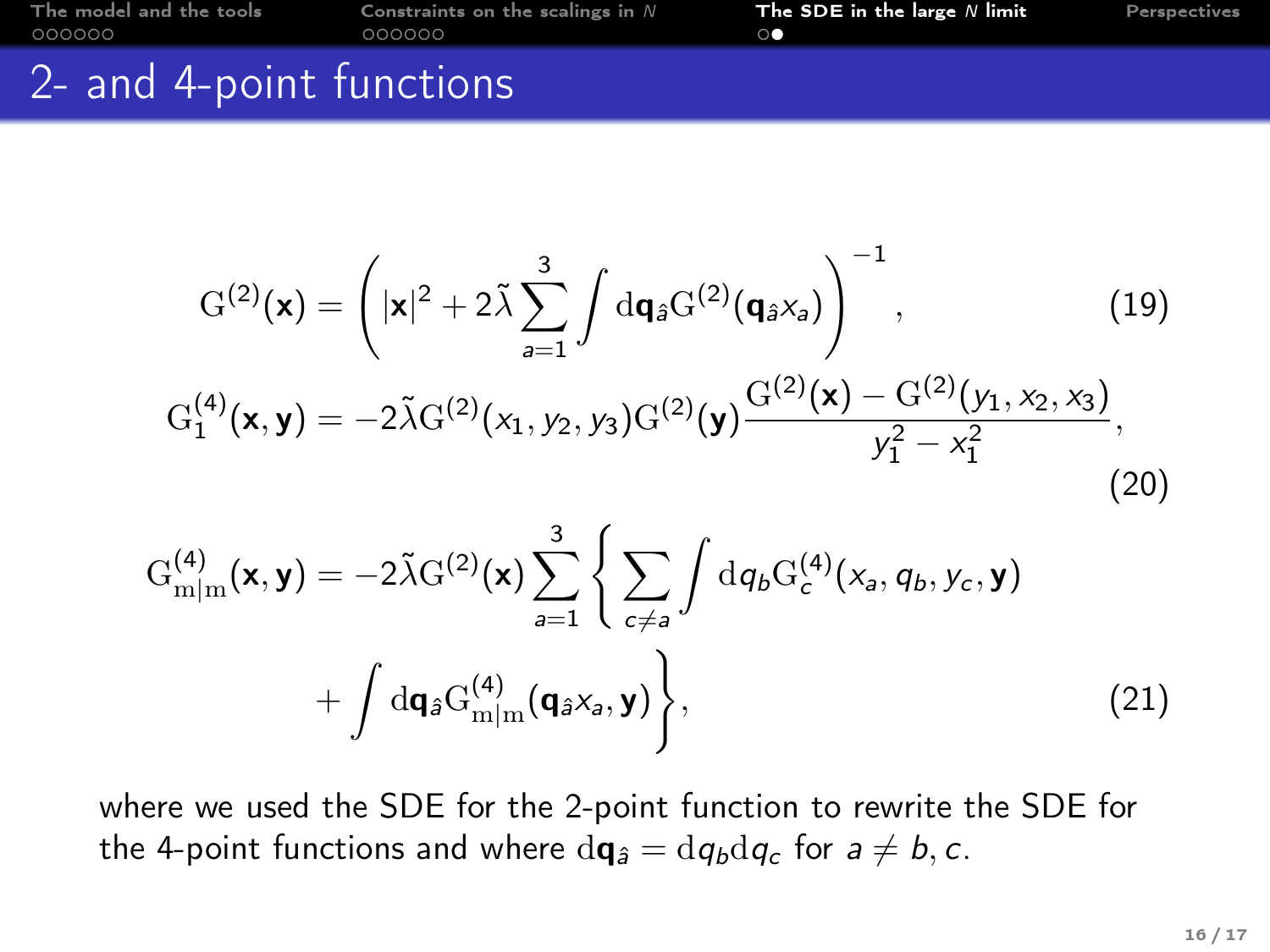<span id="page-26-0"></span>

| The model and the tools<br>000000 | Constraints on the scalings in $N$<br>000000 | The SDE in the large $N$ limit | Perspectives |
|-----------------------------------|----------------------------------------------|--------------------------------|--------------|
| Perspectives                      |                                              |                                |              |

- Proving of the conjecture, using the SDE for disconnected boundary graphs.
- Solving the SDE in the large N limit, as it was done in arXiv:1807.02945 by E. Panzer and R. Wulkenhaar in the case of non-commutative quantum field theory.
- Implementing the methods for the study of SYK-like tensor models.